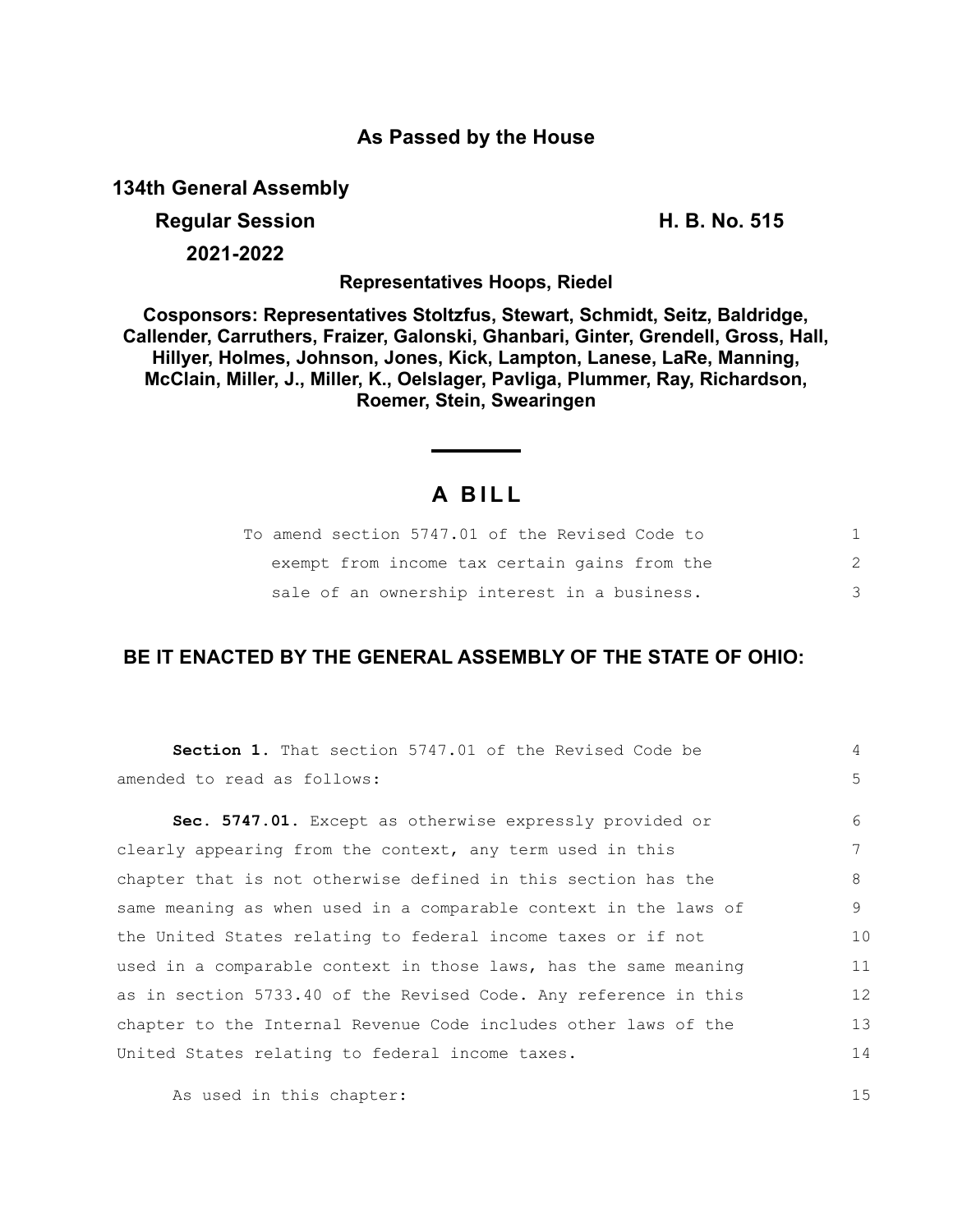(A) "Adjusted gross income" or "Ohio adjusted gross income" means federal adjusted gross income, as defined and used in the Internal Revenue Code, adjusted as provided in this section: 16 17 18 19

(1) Add interest or dividends on obligations or securities of any state or of any political subdivision or authority of any state, other than this state and its subdivisions and authorities.

(2) Add interest or dividends on obligations of any authority, commission, instrumentality, territory, or possession of the United States to the extent that the interest or dividends are exempt from federal income taxes but not from state income taxes.

(3) Deduct interest or dividends on obligations of the United States and its territories and possessions or of any authority, commission, or instrumentality of the United States to the extent that the interest or dividends are included in federal adjusted gross income but exempt from state income taxes under the laws of the United States. 29 30 31 32 33 34

(4) Deduct disability and survivor's benefits to the extent included in federal adjusted gross income. 35 36

(5) Deduct the following, to the extent not otherwise deducted or excluded in computing federal or Ohio adjusted gross income: 37 38

(a) Benefits under Title II of the Social Security Act and tier 1 railroad retirement;

(b) Railroad retirement benefits, other than tier 1 railroad retirement benefits, to the extent such amounts are exempt from state taxation under federal law. 42 43 44

39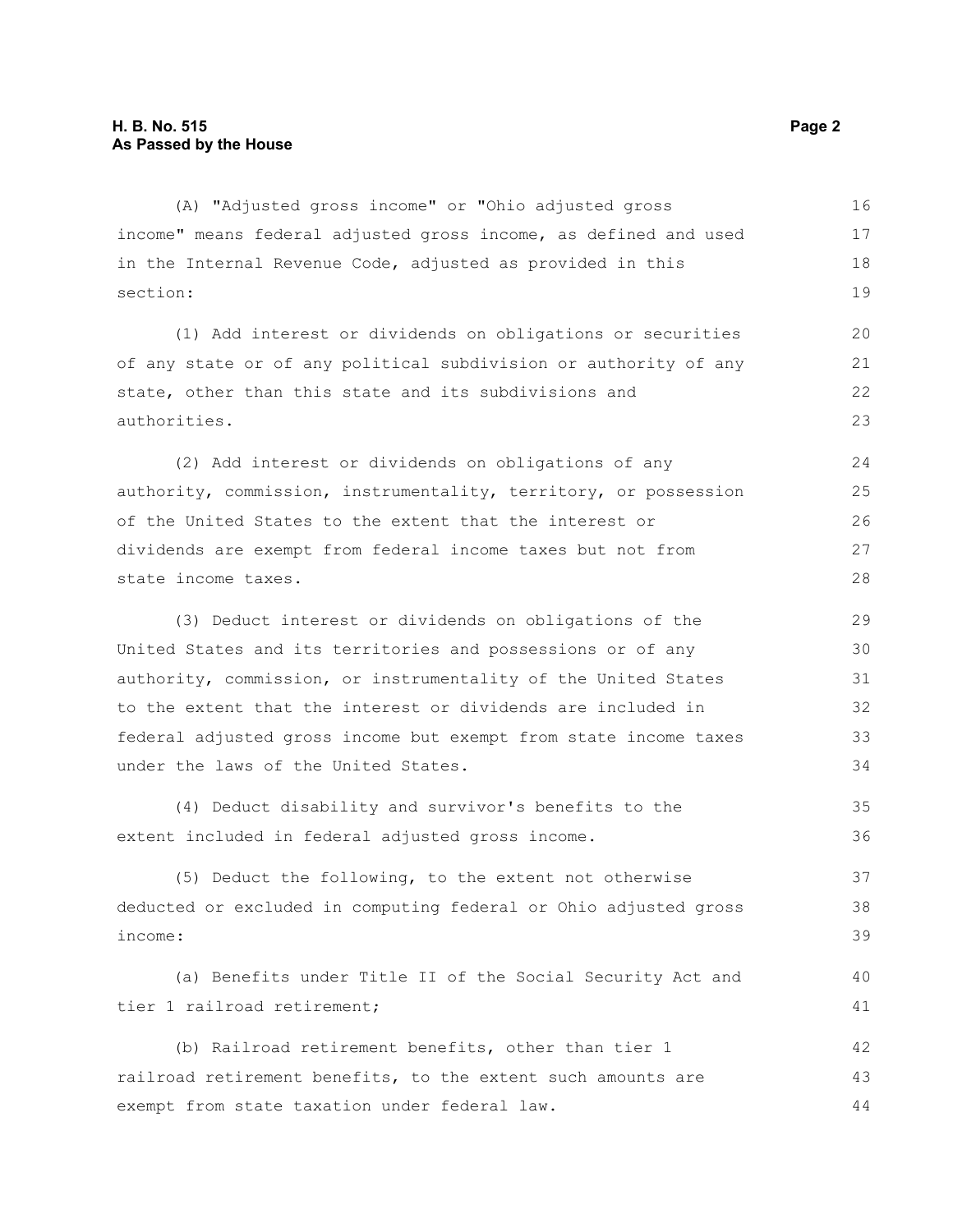## **H. B. No. 515** Page 3 **As Passed by the House**

(6) Deduct the amount of wages and salaries, if any, not otherwise allowable as a deduction but that would have been allowable as a deduction in computing federal adjusted gross income for the taxable year, had the work opportunity tax credit allowed and determined under sections 38, 51, and 52 of the Internal Revenue Code not been in effect. 45 46 47 48 49 50

(7) Deduct any interest or interest equivalent on public obligations and purchase obligations to the extent that the interest or interest equivalent is included in federal adjusted gross income.

(8) Add any loss or deduct any gain resulting from the sale, exchange, or other disposition of public obligations to the extent that the loss has been deducted or the gain has been included in computing federal adjusted gross income. 55 56 57 58

(9) Deduct or add amounts, as provided under section 5747.70 of the Revised Code, related to contributions to variable college savings program accounts made or tuition units purchased pursuant to Chapter 3334. of the Revised Code. 59 60 61 62

(10)(a) Deduct, to the extent not otherwise allowable as a deduction or exclusion in computing federal or Ohio adjusted gross income for the taxable year, the amount the taxpayer paid during the taxable year for medical care insurance and qualified long-term care insurance for the taxpayer, the taxpayer's spouse, and dependents. No deduction for medical care insurance under division (A)(10)(a) of this section shall be allowed either to any taxpayer who is eligible to participate in any subsidized health plan maintained by any employer of the taxpayer or of the taxpayer's spouse, or to any taxpayer who is entitled to, or on application would be entitled to, benefits under part A of Title XVIII of the "Social Security Act," 49 63 64 65 66 67 68 69 70 71 72 73 74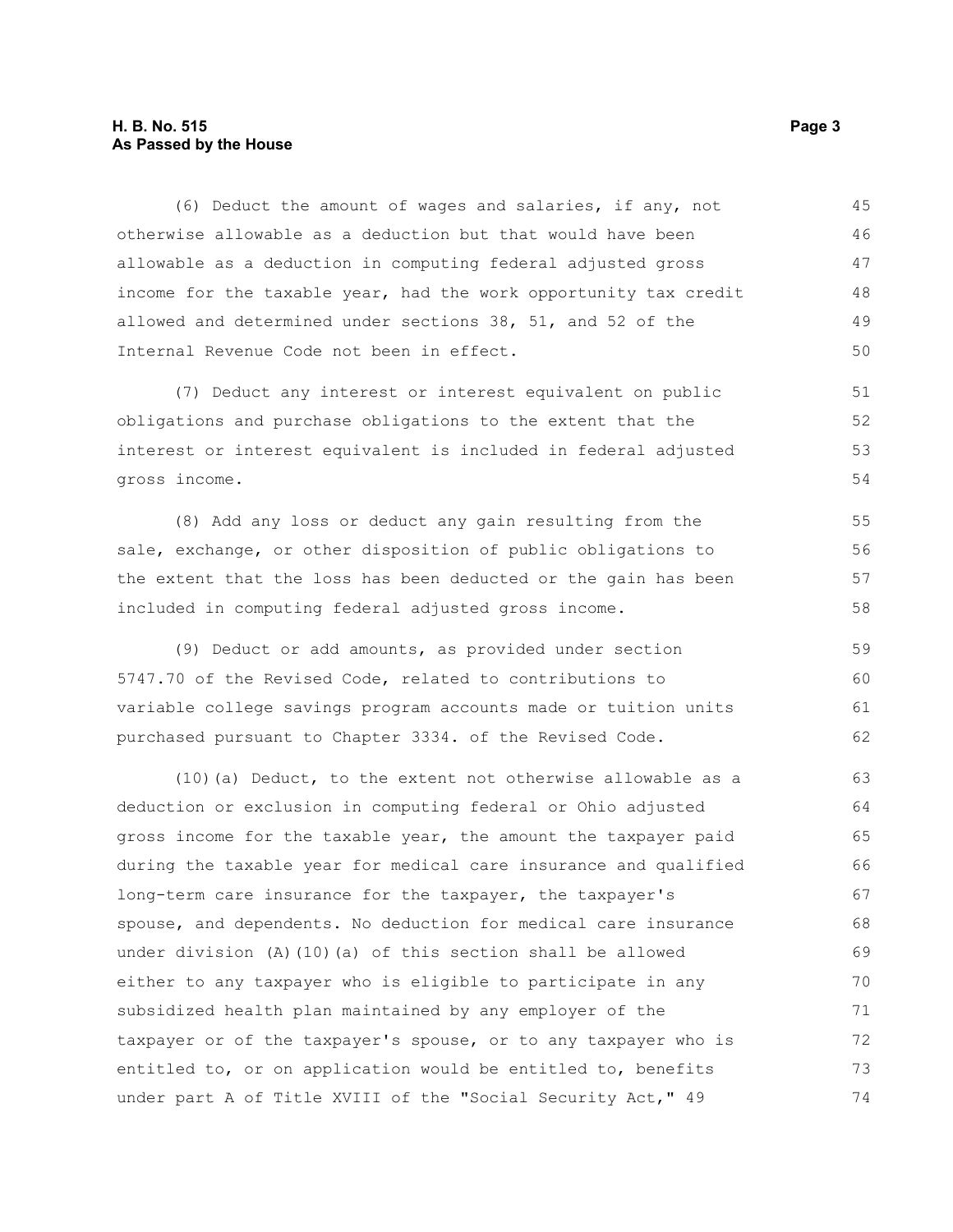### **H. B. No. 515 Page 4 As Passed by the House**

Stat. 620 (1935), 42 U.S.C. 301, as amended. For the purposes of division (A)(10)(a) of this section, "subsidized health plan" means a health plan for which the employer pays any portion of the plan's cost. The deduction allowed under division  $(A)$   $(10)$   $(a)$ of this section shall be the net of any related premium refunds, related premium reimbursements, or related insurance premium dividends received during the taxable year. 75 76 77 78 79 80 81

(b) Deduct, to the extent not otherwise deducted or excluded in computing federal or Ohio adjusted gross income during the taxable year, the amount the taxpayer paid during the taxable year, not compensated for by any insurance or otherwise, for medical care of the taxpayer, the taxpayer's spouse, and dependents, to the extent the expenses exceed seven and one-half per cent of the taxpayer's federal adjusted gross income. 82 83 84 85 86 87 88

(c) For purposes of division (A)(10) of this section, "medical care" has the meaning given in section 213 of the Internal Revenue Code, subject to the special rules, limitations, and exclusions set forth therein, and "qualified long-term care" has the same meaning given in section 7702B(c) of the Internal Revenue Code. Solely for purposes of division (A)(10)(a) of this section, "dependent" includes a person who otherwise would be a "qualifying relative" and thus a "dependent" under section 152 of the Internal Revenue Code but for the fact that the person fails to meet the income and support limitations under section  $152(d)$  (1)(B) and (C) of the Internal Revenue Code. 89  $90$ 91 92 93 94 95 96 97 98 99 100

(11)(a) Deduct any amount included in federal adjusted gross income solely because the amount represents a reimbursement or refund of expenses that in any year the taxpayer had deducted as an itemized deduction pursuant to 101 102 103 104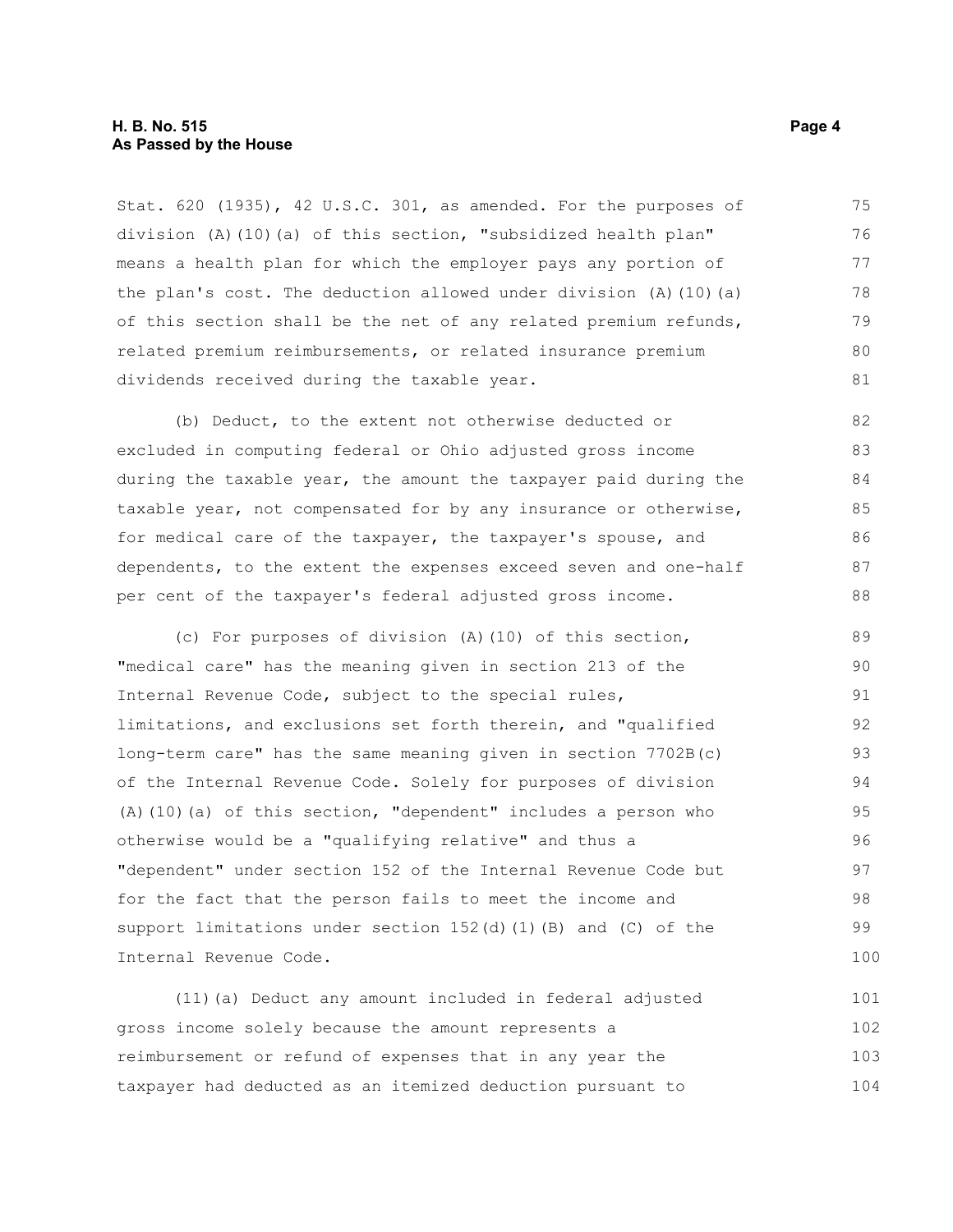## **H. B. No. 515 Page 5 As Passed by the House**

section 63 of the Internal Revenue Code and applicable United States department of the treasury regulations. The deduction otherwise allowed under division (A)(11)(a) of this section shall be reduced to the extent the reimbursement is attributable to an amount the taxpayer deducted under this section in any taxable year. 105 106 107 108 109 110

(b) Add any amount not otherwise included in Ohio adjusted gross income for any taxable year to the extent that the amount is attributable to the recovery during the taxable year of any amount deducted or excluded in computing federal or Ohio adjusted gross income in any taxable year.

(12) Deduct any portion of the deduction described in section 1341(a)(2) of the Internal Revenue Code, for repaying previously reported income received under a claim of right, that meets both of the following requirements: 116 117 118 119

(a) It is allowable for repayment of an item that was included in the taxpayer's adjusted gross income for a prior taxable year and did not qualify for a credit under division (A) or (B) of section 5747.05 of the Revised Code for that year; 120 121 122 123

(b) It does not otherwise reduce the taxpayer's adjusted gross income for the current or any other taxable year. 124 125

(13) Deduct an amount equal to the deposits made to, and net investment earnings of, a medical savings account during the taxable year, in accordance with section 3924.66 of the Revised Code. The deduction allowed by division (A)(13) of this section does not apply to medical savings account deposits and earnings otherwise deducted or excluded for the current or any other taxable year from the taxpayer's federal adjusted gross income. 126 127 128 129 130 131 132

(14)(a) Add an amount equal to the funds withdrawn from a 133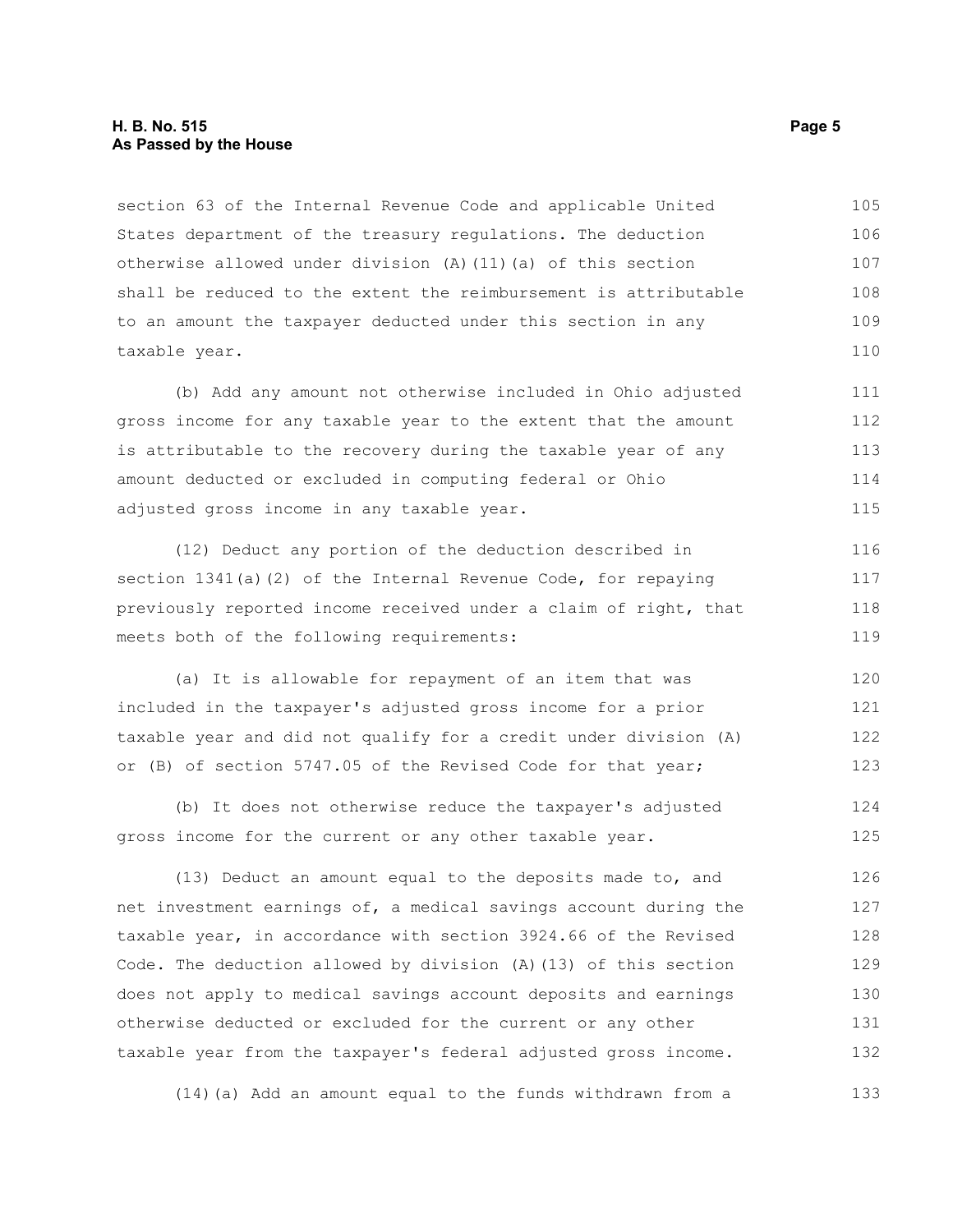## **H. B. No. 515 Page 6 As Passed by the House**

medical savings account during the taxable year, and the net investment earnings on those funds, when the funds withdrawn were used for any purpose other than to reimburse an account holder for, or to pay, eligible medical expenses, in accordance with section 3924.66 of the Revised Code; 134 135 136 137 138

(b) Add the amounts distributed from a medical savings account under division (A)(2) of section 3924.68 of the Revised Code during the taxable year.

(15) Add any amount claimed as a credit under section 5747.059 of the Revised Code to the extent that such amount satisfies either of the following: 142 143 144

(a) The amount was deducted or excluded from the computation of the taxpayer's federal adjusted gross income as required to be reported for the taxpayer's taxable year under the Internal Revenue Code; 145 146 147 148

(b) The amount resulted in a reduction of the taxpayer's federal adjusted gross income as required to be reported for any of the taxpayer's taxable years under the Internal Revenue Code. 149 150 151

(16) Deduct the amount contributed by the taxpayer to an individual development account program established by a county department of job and family services pursuant to sections 329.11 to 329.14 of the Revised Code for the purpose of matching funds deposited by program participants. On request of the tax commissioner, the taxpayer shall provide any information that, in the tax commissioner's opinion, is necessary to establish the amount deducted under division (A)(16) of this section. 152 153 154 155 156 157 158 159

(17)(a)(i) Subject to divisions (A)(17)(a)(iii), (iv), and (v) of this section, add five-sixths of the amount of depreciation expense allowed by subsection (k) of section 168 of 160 161 162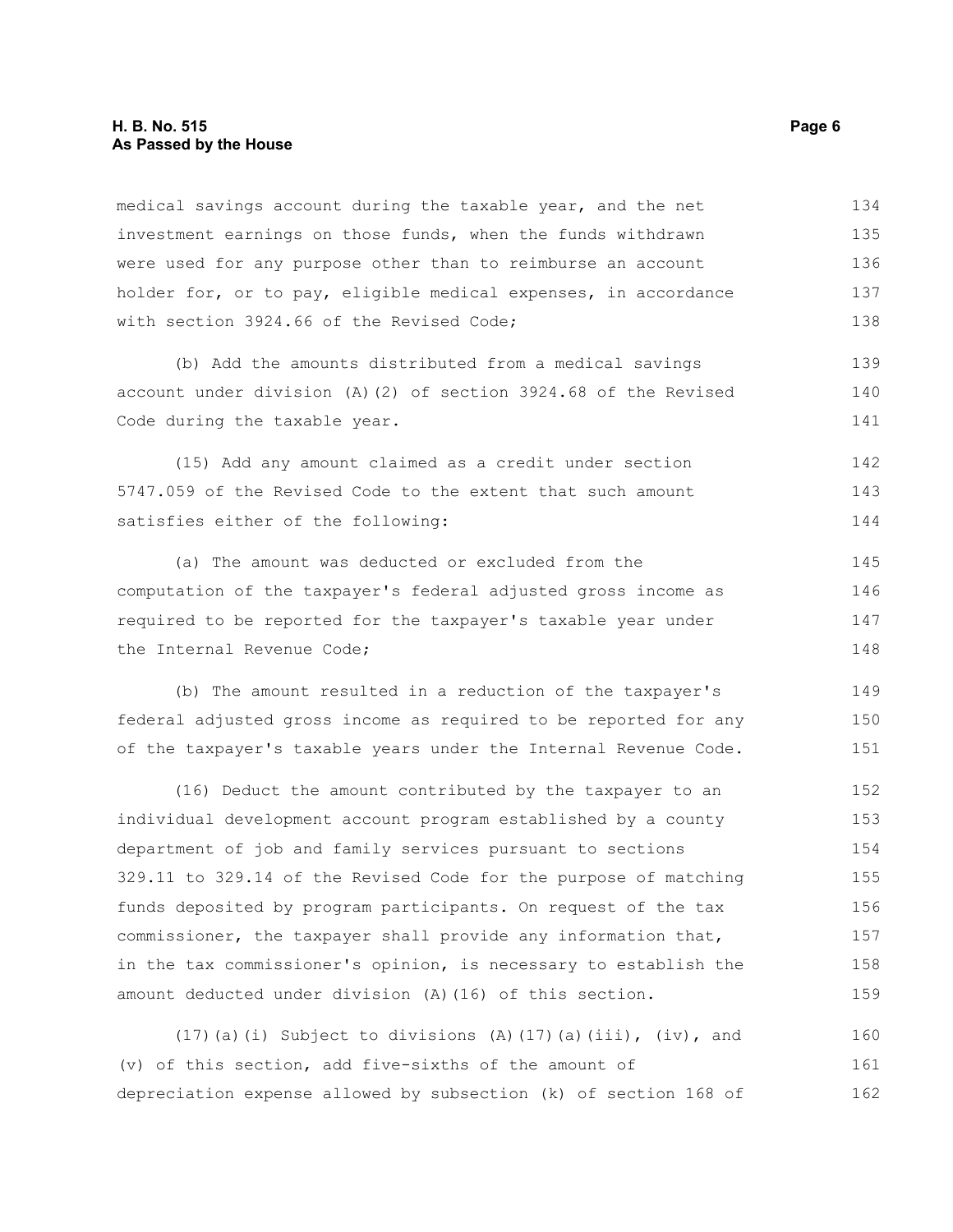## **H. B. No. 515 Page 7 As Passed by the House**

the Internal Revenue Code, including the taxpayer's proportionate or distributive share of the amount of depreciation expense allowed by that subsection to a passthrough entity in which the taxpayer has a direct or indirect ownership interest. 163 164 165 166 167

(ii) Subject to divisions (A)(17)(a)(iii), (iv), and (v) of this section, add five-sixths of the amount of qualifying section 179 depreciation expense, including the taxpayer's proportionate or distributive share of the amount of qualifying section 179 depreciation expense allowed to any pass-through entity in which the taxpayer has a direct or indirect ownership interest. 168 169 170 171 172 173 174

(iii) Subject to division (A)(17)(a)(v) of this section, for taxable years beginning in 2012 or thereafter, if the increase in income taxes withheld by the taxpayer is equal to or greater than ten per cent of income taxes withheld by the taxpayer during the taxpayer's immediately preceding taxable year, "two-thirds" shall be substituted for "five-sixths" for the purpose of divisions  $(A)$  (17)(a)(i) and (ii) of this section. 175 176 177 178 179 180 181

(iv) Subject to division (A)(17)(a)(v) of this section, for taxable years beginning in 2012 or thereafter, a taxpayer is not required to add an amount under division (A)(17) of this section if the increase in income taxes withheld by the taxpayer and by any pass-through entity in which the taxpayer has a direct or indirect ownership interest is equal to or greater than the sum of (I) the amount of qualifying section 179 depreciation expense and (II) the amount of depreciation expense allowed to the taxpayer by subsection (k) of section 168 of the Internal Revenue Code, and including the taxpayer's proportionate or distributive shares of such amounts allowed to 182 183 184 185 186 187 188 189 190 191 192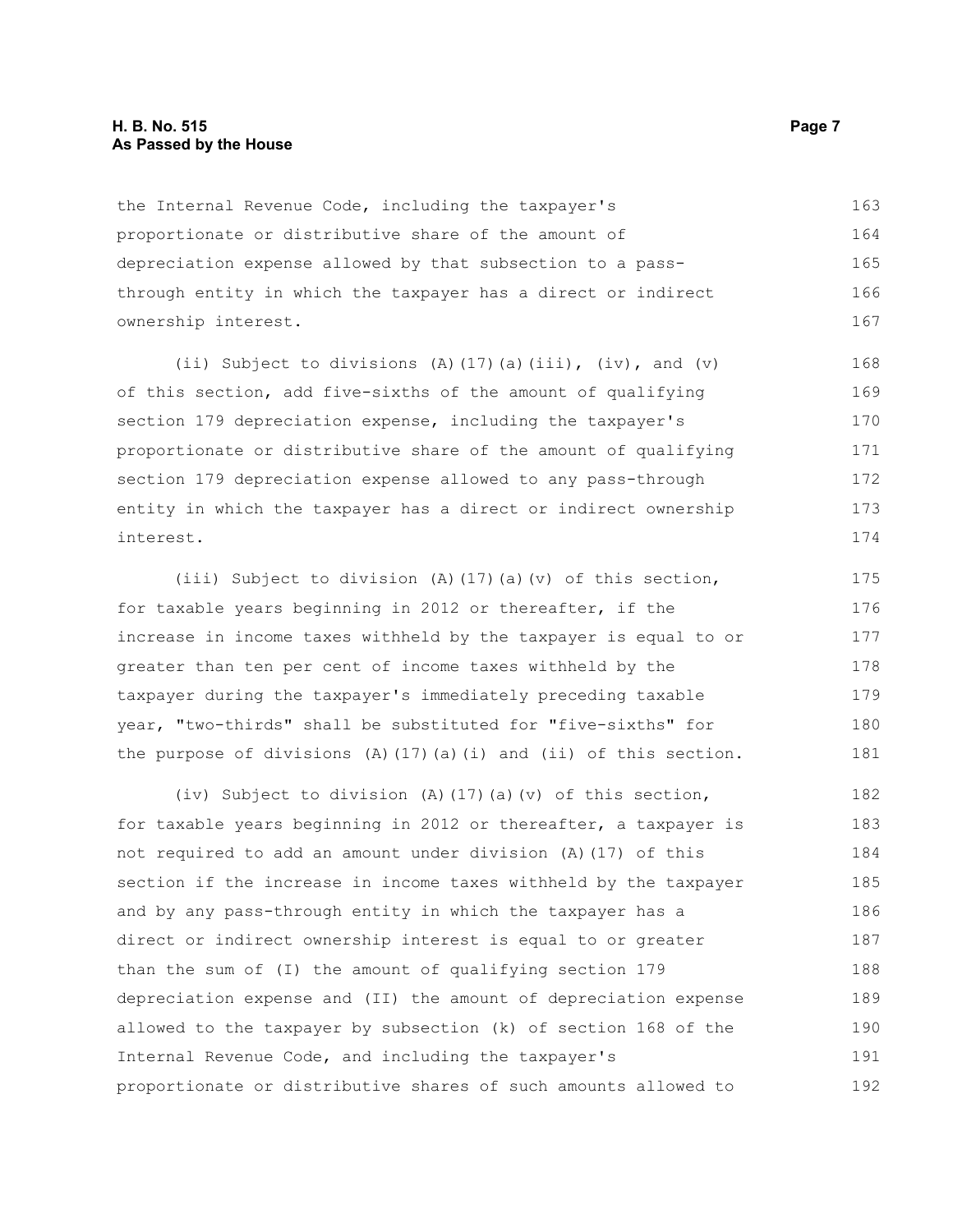any such pass-through entities.

(v) If a taxpayer directly or indirectly incurs a net operating loss for the taxable year for federal income tax purposes, to the extent such loss resulted from depreciation expense allowed by subsection (k) of section 168 of the Internal Revenue Code and by qualifying section 179 depreciation expense, "the entire" shall be substituted for "five-sixths of the" for the purpose of divisions (A)(17)(a)(i) and (ii) of this section. 194 195 196 197 198 199 200

The tax commissioner, under procedures established by the commissioner, may waive the add-backs related to a pass-through entity if the taxpayer owns, directly or indirectly, less than five per cent of the pass-through entity. 201 202 203 204

(b) Nothing in division (A)(17) of this section shall be construed to adjust or modify the adjusted basis of any asset.

(c) To the extent the add-back required under division (A) (17)(a) of this section is attributable to property generating nonbusiness income or loss allocated under section 5747.20 of the Revised Code, the add-back shall be sitused to the same location as the nonbusiness income or loss generated by the property for the purpose of determining the credit under division (A) of section 5747.05 of the Revised Code. Otherwise, the add-back shall be apportioned, subject to one or more of the four alternative methods of apportionment enumerated in section 5747.21 of the Revised Code. 207 208 209 210 211 212 213 214 215 216

(d) For the purposes of division (A)(17)(a)(v) of this section, net operating loss carryback and carryforward shall not include the allowance of any net operating loss deduction carryback or carryforward to the taxable year to the extent such loss resulted from depreciation allowed by section 168(k) of the 217 218 219 220 221

193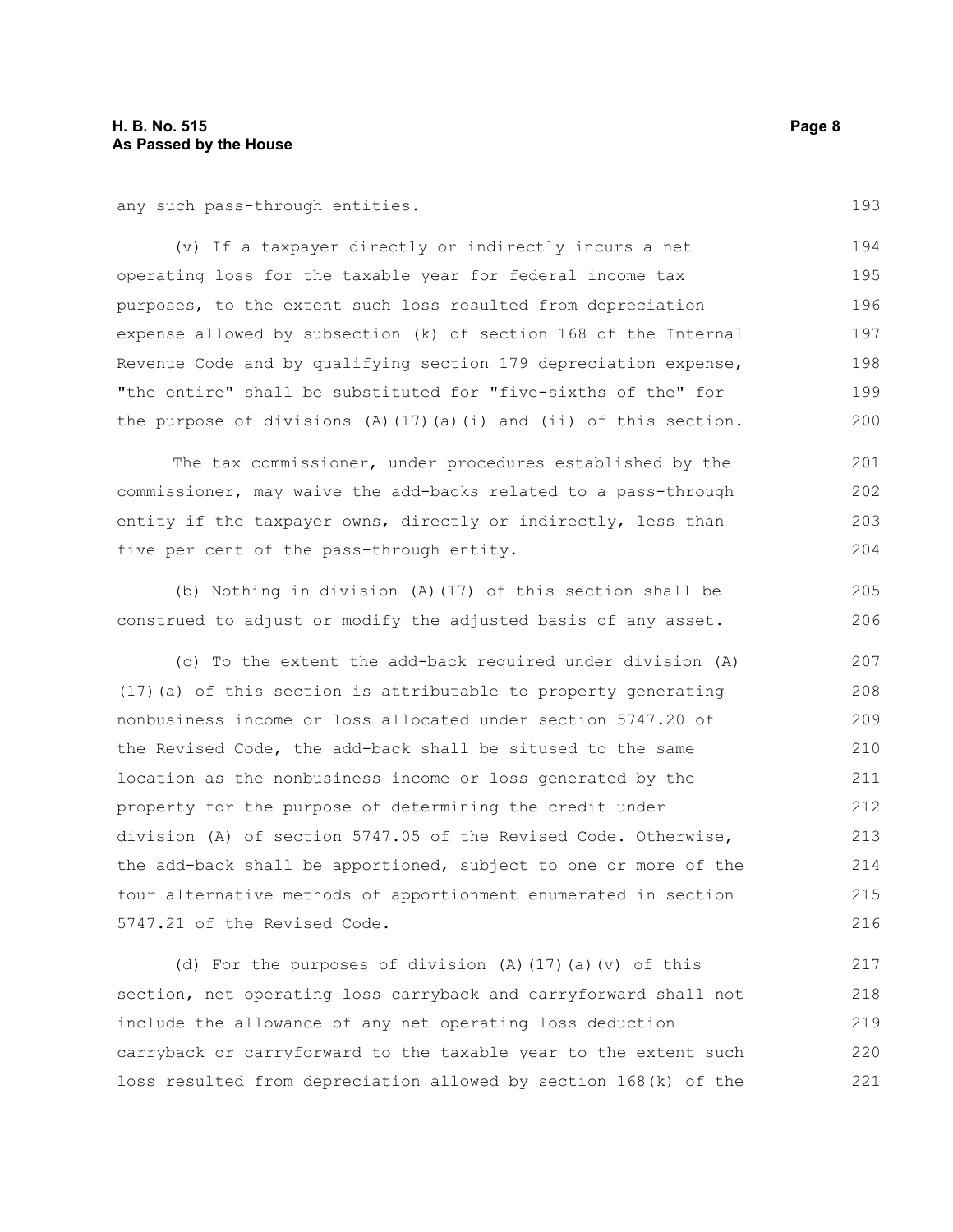Internal Revenue Code and by the qualifying section 179 depreciation expense amount. (e) For the purposes of divisions (A)(17) and (18) of this section: (i) "Income taxes withheld" means the total amount withheld and remitted under sections 5747.06 and 5747.07 of the Revised Code by an employer during the employer's taxable year. (ii) "Increase in income taxes withheld" means the amount by which the amount of income taxes withheld by an employer during the employer's current taxable year exceeds the amount of income taxes withheld by that employer during the employer's immediately preceding taxable year. (iii) "Qualifying section 179 depreciation expense" means the difference between (I) the amount of depreciation expense directly or indirectly allowed to a taxpayer under section 179 222 223 224 225 226 227 228 229 230 231 232 233 234 235 236

of the Internal Revised Code, and (II) the amount of depreciation expense directly or indirectly allowed to the taxpayer under section 179 of the Internal Revenue Code as that section existed on December 31, 2002. 237 238 239 240

(18)(a) If the taxpayer was required to add an amount under division (A)(17)(a) of this section for a taxable year, deduct one of the following: 241 242 243

(i) One-fifth of the amount so added for each of the five succeeding taxable years if the amount so added was five-sixths of qualifying section 179 depreciation expense or depreciation expense allowed by subsection (k) of section 168 of the Internal Revenue Code; 244 245 246 247 248

(ii) One-half of the amount so added for each of the two succeeding taxable years if the amount so added was two-thirds 249 250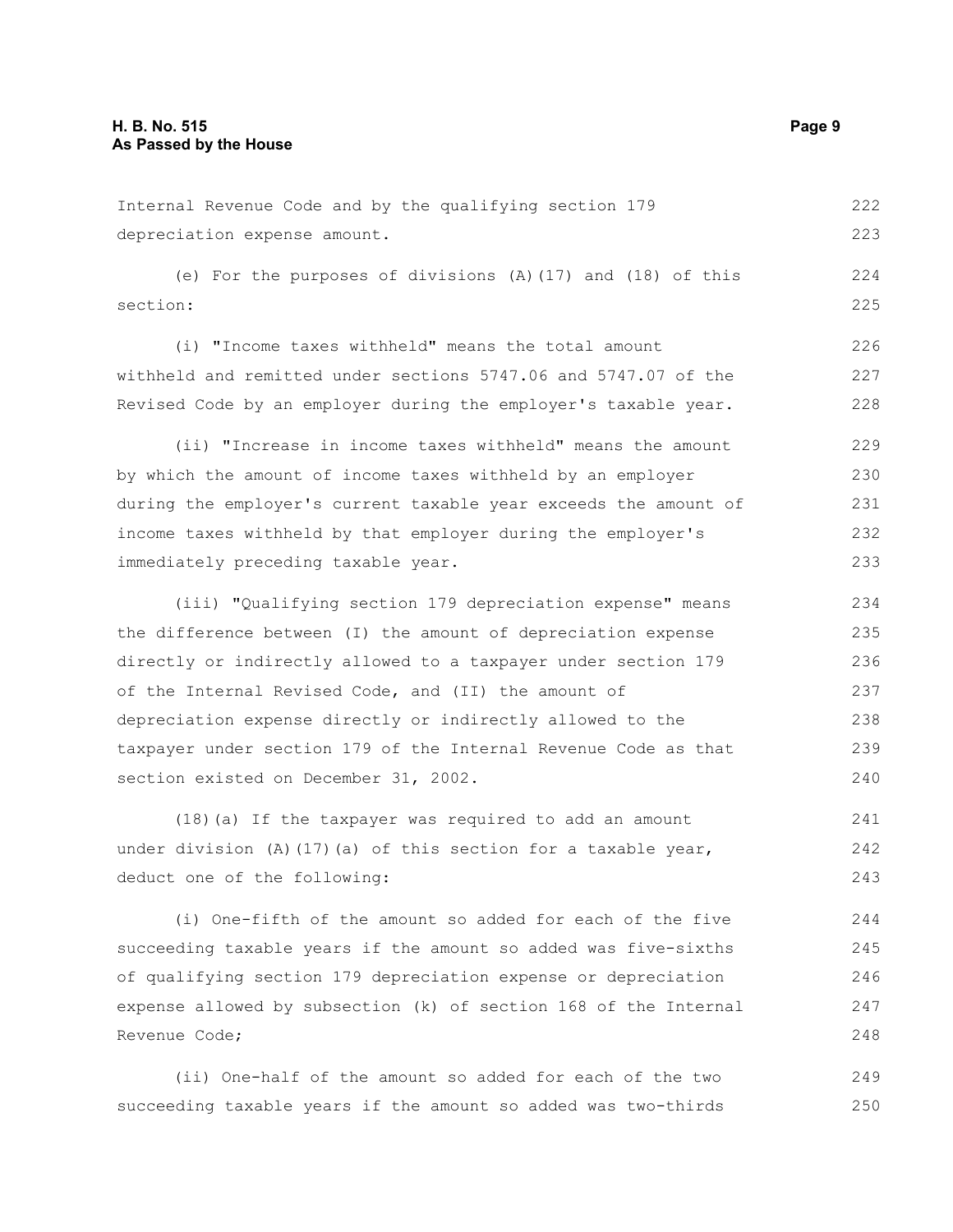of such depreciation expense;

(iii) One-sixth of the amount so added for each of the six succeeding taxable years if the entire amount of such depreciation expense was so added. 252 253 254

(b) If the amount deducted under division (A)(18)(a) of this section is attributable to an add-back allocated under division (A)(17)(c) of this section, the amount deducted shall be sitused to the same location. Otherwise, the add-back shall be apportioned using the apportionment factors for the taxable year in which the deduction is taken, subject to one or more of the four alternative methods of apportionment enumerated in section 5747.21 of the Revised Code. 255 256 257 258 259 260 261 262

(c) No deduction is available under division (A)(18)(a) of this section with regard to any depreciation allowed by section 168(k) of the Internal Revenue Code and by the qualifying section 179 depreciation expense amount to the extent that such depreciation results in or increases a federal net operating loss carryback or carryforward. If no such deduction is available for a taxable year, the taxpayer may carry forward the amount not deducted in such taxable year to the next taxable year and add that amount to any deduction otherwise available under division (A)(18)(a) of this section for that next taxable year. The carryforward of amounts not so deducted shall continue until the entire addition required by division (A)(17)(a) of this section has been deducted. 263 264 265 266 267 268 269 270 271 272 273 274 275

(19) Deduct, to the extent not otherwise deducted or excluded in computing federal or Ohio adjusted gross income for the taxable year, the amount the taxpayer received during the taxable year as reimbursement for life insurance premiums under section 5919.31 of the Revised Code. 276 277 278 279 280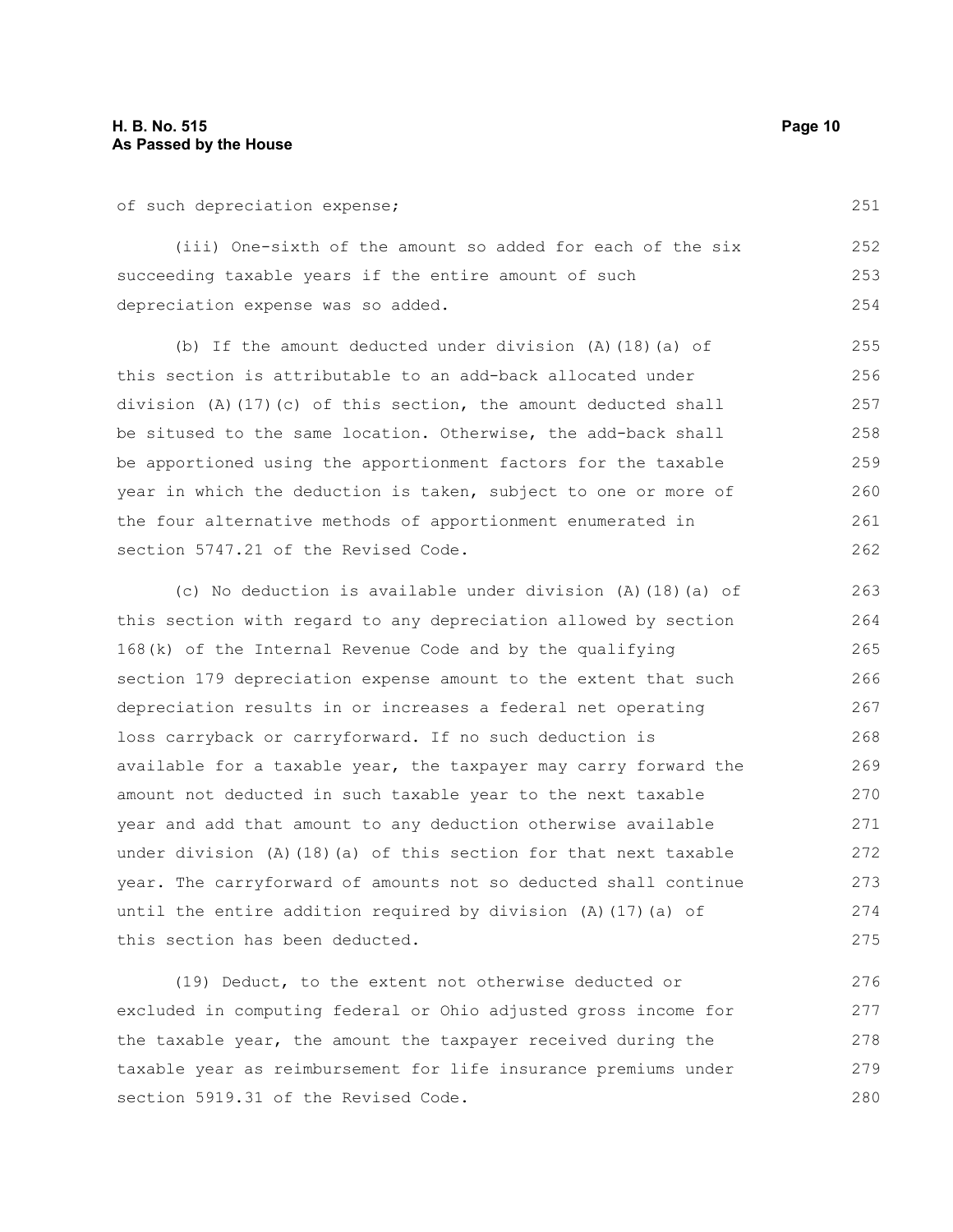## **H. B. No. 515 Page 11 As Passed by the House**

(20) Deduct, to the extent not otherwise deducted or excluded in computing federal or Ohio adjusted gross income for the taxable year, the amount the taxpayer received during the taxable year as a death benefit paid by the adjutant general under section 5919.33 of the Revised Code. 281 282 283 284 285

(21) Deduct, to the extent included in federal adjusted gross income and not otherwise allowable as a deduction or exclusion in computing federal or Ohio adjusted gross income for the taxable year, military pay and allowances received by the taxpayer during the taxable year for active duty service in the United States army, air force, navy, marine corps, or coast guard or reserve components thereof or the national guard. The deduction may not be claimed for military pay and allowances received by the taxpayer while the taxpayer is stationed in this state. 286 287 288 289 290 291 292 293 294 295

(22) Deduct, to the extent not otherwise allowable as a deduction or exclusion in computing federal or Ohio adjusted gross income for the taxable year and not otherwise compensated for by any other source, the amount of qualified organ donation expenses incurred by the taxpayer during the taxable year, not to exceed ten thousand dollars. A taxpayer may deduct qualified organ donation expenses only once for all taxable years beginning with taxable years beginning in 2007. 296 297 298 299 300 301 302 303

For the purposes of division (A)(22) of this section: 304

(a) "Human organ" means all or any portion of a human liver, pancreas, kidney, intestine, or lung, and any portion of human bone marrow. 305 306 307

(b) "Qualified organ donation expenses" means travel expenses, lodging expenses, and wages and salary forgone by a 308 309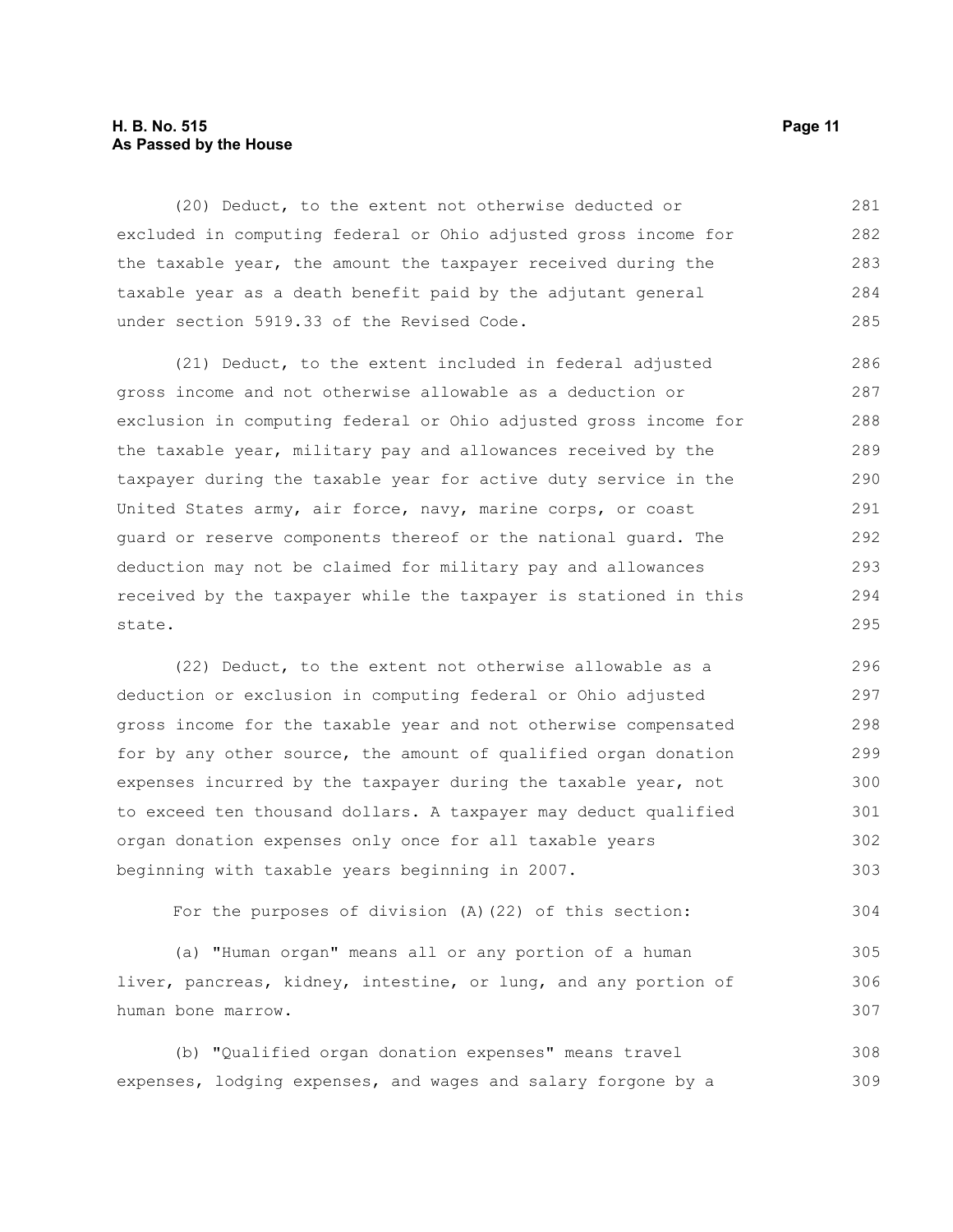taxpayer in connection with the taxpayer's donation, while living, of one or more of the taxpayer's human organs to another human being. 310 311 312

(23) Deduct, to the extent not otherwise deducted or excluded in computing federal or Ohio adjusted gross income for the taxable year, amounts received by the taxpayer as retired personnel pay for service in the uniformed services or reserve components thereof, or the national guard, or received by the surviving spouse or former spouse of such a taxpayer under the survivor benefit plan on account of such a taxpayer's death. If the taxpayer receives income on account of retirement paid under the federal civil service retirement system or federal employees retirement system, or under any successor retirement program enacted by the congress of the United States that is established and maintained for retired employees of the United States government, and such retirement income is based, in whole or in part, on credit for the taxpayer's uniformed service, the deduction allowed under this division shall include only that portion of such retirement income that is attributable to the taxpayer's uniformed service, to the extent that portion of such retirement income is otherwise included in federal adjusted gross income and is not otherwise deducted under this section. Any amount deducted under division (A)(23) of this section is not included in a taxpayer's adjusted gross income for the purposes of section 5747.055 of the Revised Code. No amount may be deducted under division (A)(23) of this section on the basis of which a credit was claimed under section 5747.055 of the Revised Code. 313 314 315 316 317 318 319 320 321 322 323 324 325 326 327 328 329 330 331 332 333 334 335 336 337

(24) Deduct, to the extent not otherwise deducted or excluded in computing federal or Ohio adjusted gross income for the taxable year, the amount the taxpayer received during the 338 339 340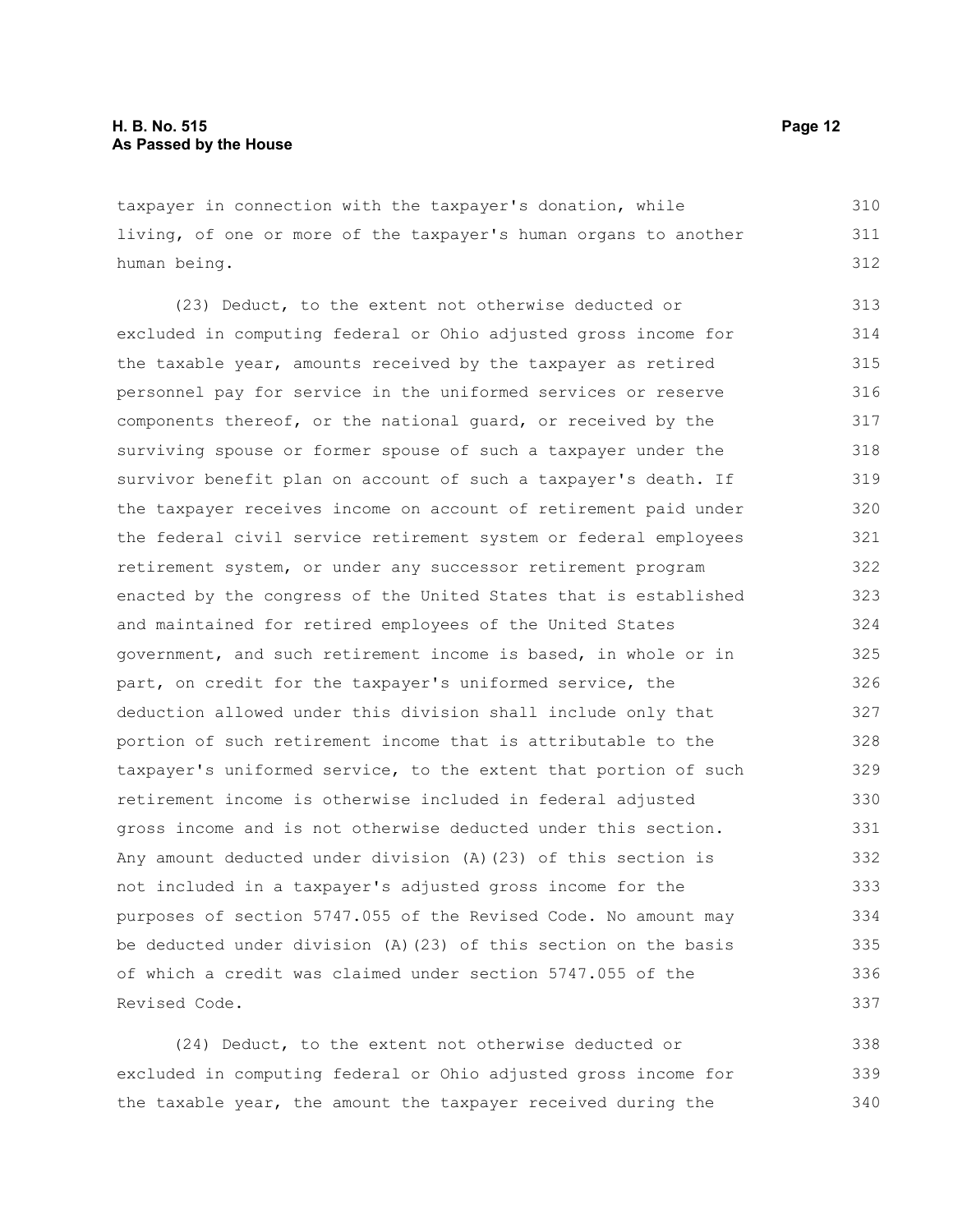taxable year from the military injury relief fund created in section 5902.05 of the Revised Code. (25) Deduct, to the extent not otherwise deducted or excluded in computing federal or Ohio adjusted gross income for the taxable year, the amount the taxpayer received as a veterans bonus during the taxable year from the Ohio department of veterans services as authorized by Section 2r of Article VIII, Ohio Constitution. (26) Deduct, to the extent not otherwise deducted or excluded in computing federal or Ohio adjusted gross income for the taxable year, any income derived from a transfer agreement or from the enterprise transferred under that agreement under section 4313.02 of the Revised Code. (27) Deduct, to the extent not otherwise deducted or excluded in computing federal or Ohio adjusted gross income for the taxable year, Ohio college opportunity or federal Pell grant amounts received by the taxpayer or the taxpayer's spouse or dependent pursuant to section 3333.122 of the Revised Code or 20 U.S.C. 1070a, et seq., and used to pay room or board furnished by the educational institution for which the grant was awarded at the institution's facilities, including meal plans administered by the institution. For the purposes of this division, receipt of a grant includes the distribution of a grant directly to an educational institution and the crediting of the grant to the enrollee's account with the institution. 341 342 343 344 345 346 347 348 349 350 351 352 353 354 355 356 357 358 359 360 361 362 363 364 365

(28) Deduct from the portion of an individual's federal adjusted gross income that is business income, to the extent not otherwise deducted or excluded in computing federal adjusted gross income for the taxable year, one hundred twenty-five thousand dollars for each spouse if spouses file separate 366 367 368 369 370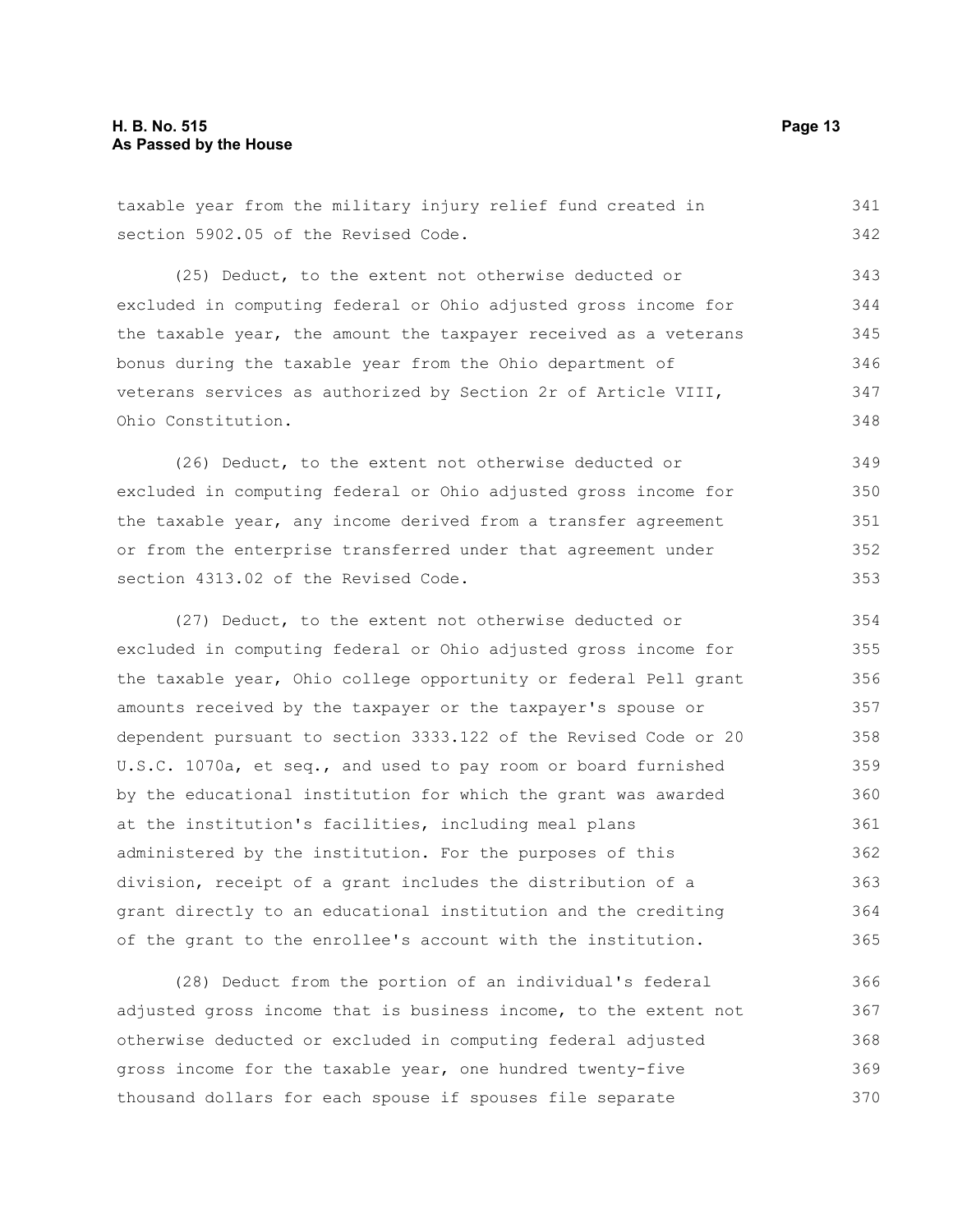returns under section 5747.08 of the Revised Code or two hundred fifty thousand dollars for all other individuals. 371 372

(29) Deduct, as provided under section 5747.78 of the Revised Code, contributions to ABLE savings accounts made in accordance with sections 113.50 to 113.56 of the Revised Code. 373 374 375

(30)(a) Deduct, to the extent not otherwise deducted or excluded in computing federal or Ohio adjusted gross income during the taxable year, all of the following: 376 377 378

(i) Compensation paid to a qualifying employee described in division (A)(14)(a) of section 5703.94 of the Revised Code to the extent such compensation is for disaster work conducted in this state during a disaster response period pursuant to a qualifying solicitation received by the employee's employer; 379 380 381 382 383

(ii) Compensation paid to a qualifying employee described in division (A)(14)(b) of section 5703.94 of the Revised Code to the extent such compensation is for disaster work conducted in this state by the employee during the disaster response period on critical infrastructure owned or used by the employee's employer; 384 385 387

(iii) Income received by an out-of-state disaster business for disaster work conducted in this state during a disaster response period, or, if the out-of-state disaster business is a pass-through entity, a taxpayer's distributive share of the pass-through entity's income from the business conducting disaster work in this state during a disaster response period, if, in either case, the disaster work is conducted pursuant to a qualifying solicitation received by the business. 390 391 392 393 394 395 396 397

(b) All terms used in division (A)(30) of this section have the same meanings as in section 5703.94 of the Revised 398 399

386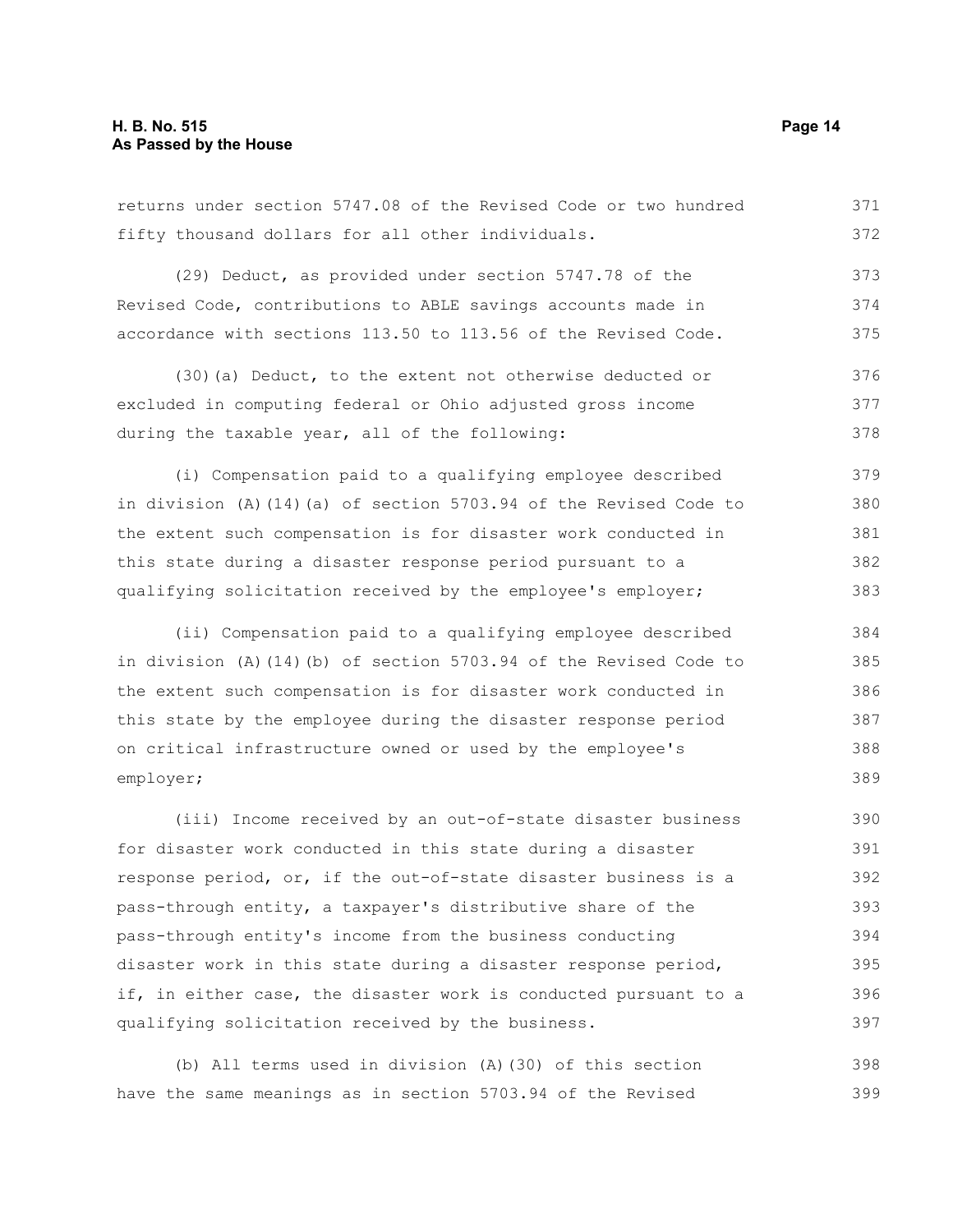Code.

(31) For a taxpayer who is a qualifying Ohio educator, deduct, to the extent not otherwise deducted or excluded in computing federal or Ohio adjusted gross income for the taxable year, the lesser of two hundred fifty dollars or the amount of expenses described in subsections (a)(2)(D)(i) and (ii) of section 62 of the Internal Revenue Code paid or incurred by the taxpayer during the taxpayer's taxable year in excess of the amount the taxpayer is authorized to deduct for that taxable year under subsection (a)(2)(D) of that section. 401 402 403 404 405 406 407 408 409

(32) Deduct, to the extent not otherwise deducted or excluded in computing federal or Ohio adjusted gross income for the taxable year, amounts received by the taxpayer as a disability severance payment, computed under 10 U.S.C. 1212, following discharge or release under honorable conditions from the armed forces, as defined by 10 U.S.C. 101. 410 411 412 413 414 415

(33) Deduct, to the extent not otherwise deducted or excluded in computing federal adjusted gross income or Ohio adjusted gross income, amounts not subject to tax due to an agreement entered into under division (A)(2) of section 5747.05 of the Revised Code. 416 417 418 419 420

(34) Deduct amounts as provided under section 5747.79 of the Revised Code related to the taxpayer's qualifying capital gains and deductible payroll. 421 422 423

To the extent a qualifying capital gain described under division (A)(34) of this section is business income, the taxpayer shall deduct those gains under this division before deducting any such gains under division (A)(28) of this section. 424 425 426 427

(35)(a) For taxable years beginning in or after 2026, 428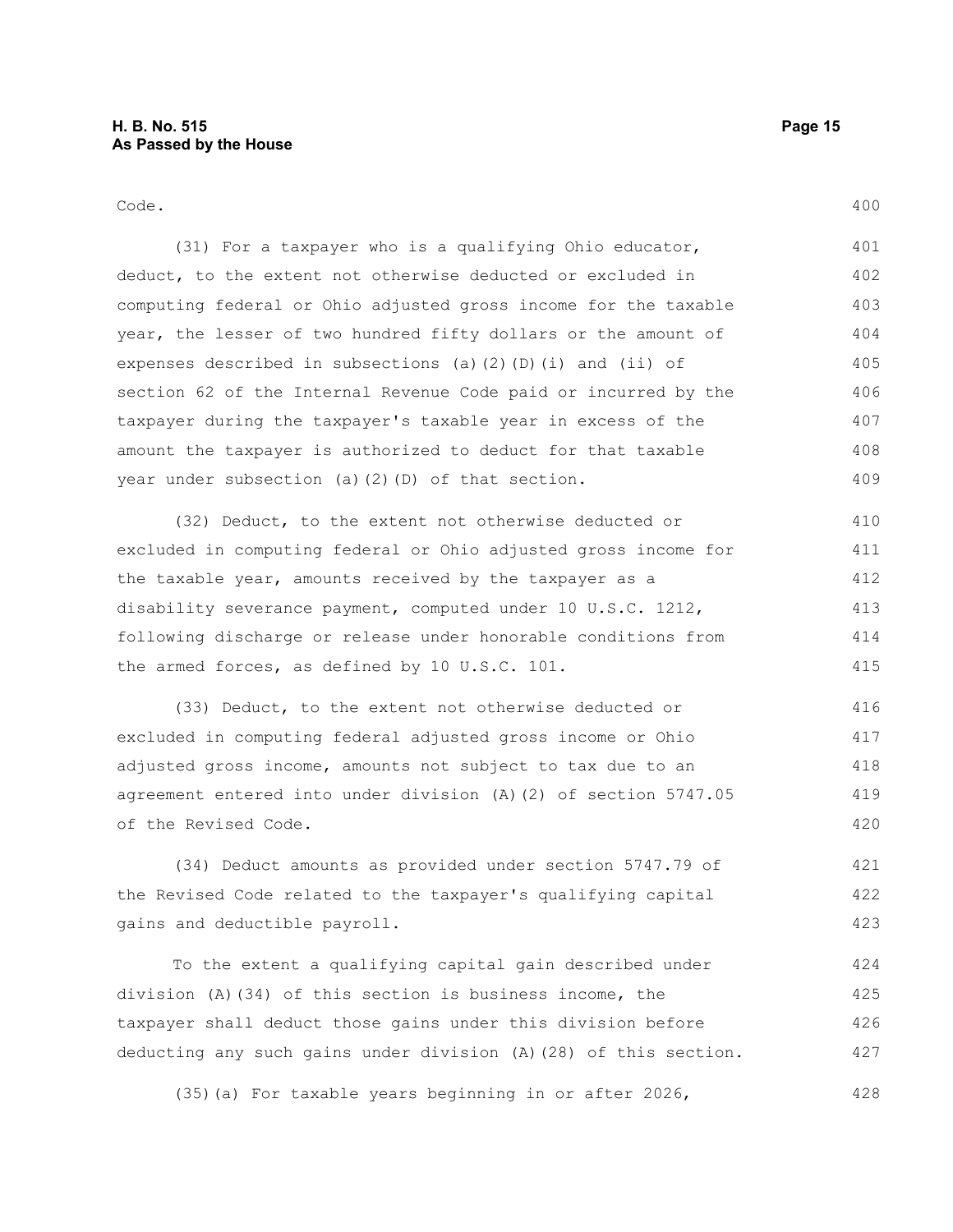deduct, to the extent not otherwise deducted or excluded in computing federal or Ohio adjusted gross income for the taxable year: 429 430 431

(i) One hundred per cent of the capital gain received by the taxpayer in the taxable year from a qualifying interest in an Ohio venture capital operating company attributable to the company's investments in Ohio businesses during the period for which the company was an Ohio venture operating company; and 432 433 434 435 436

(ii) Fifty per cent of the capital gain received by the taxpayer in the taxable year from a qualifying interest in an Ohio venture capital operating company attributable to the company's investments in all other businesses during the period for which the company was an Ohio venture operating company. 437 438 439 440 441

(b) Add amounts previously deducted by the taxpayer under division (A)(35)(a) of this section if the director of development certifies to the tax commissioner that the requirements for the deduction were not met. 442 443 444 445

(c) All terms used in division (A)(35) of this section have the same meanings as in section 122.851 of the Revised Code. 446 447 448

(d) To the extent a capital gain described in division (A) (35)(a) of this section is business income, the taxpayer shall apply that division before applying division (A)(28) of this section.

(B) "Business income" means income, including gain or loss, arising from transactions, activities, and sources in the regular course of a trade or business and includes income, gain, or loss from real property, tangible property, and intangible property if the acquisition, rental, management, and disposition 453 454 455 456 457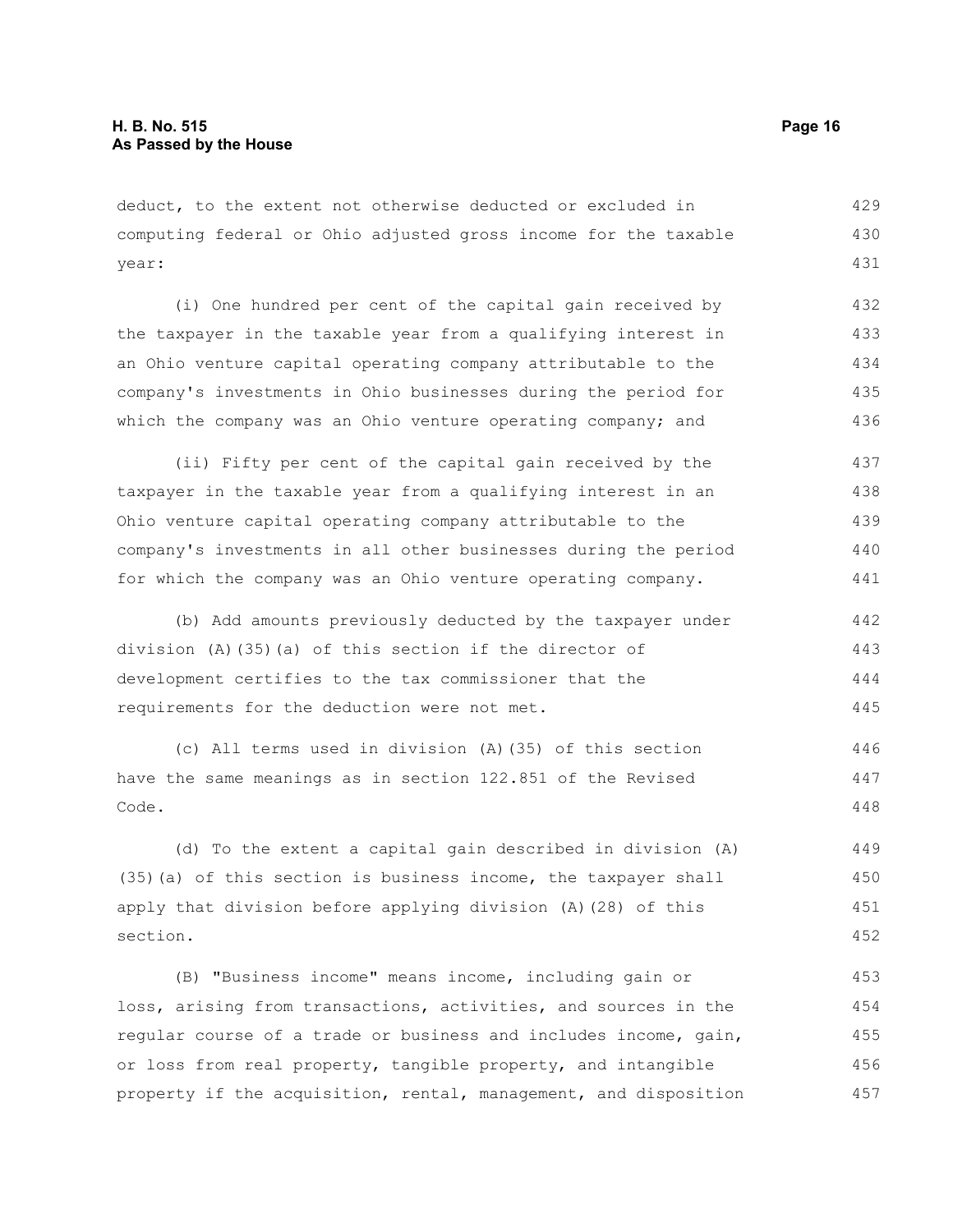## **H. B. No. 515 Page 17 As Passed by the House**

| of the property constitute integral parts of the regular course  | 458 |
|------------------------------------------------------------------|-----|
| of a trade or business operation. "Business income" includes     | 459 |
| income, including gain or loss, from a partial or complete       | 460 |
| liquidation of a business, including, but not limited to, gain   | 461 |
| or loss from the sale or other disposition of goodwill_or the    | 462 |
| sale of an equity or ownership interest in a business.           | 463 |
| As used in this division, the "sale of an equity or              | 464 |
| ownership interest in a business" means sales to which either or | 465 |
| both of the following apply:                                     | 466 |
| (1) The sale is treated for federal income tax purposes as       | 467 |
| the sale of assets.                                              | 468 |
| (2) The seller materially participated, as described in 26       | 469 |
| C.F.R. 1.469-5T, in the activities of the business during the    | 470 |
| taxable year in which the sale occurs or during any of the five  | 471 |
| preceding taxable years.                                         | 472 |
| (C) "Nonbusiness income" means all income other than             | 473 |
| business income and may include, but is not limited to,          | 474 |
| compensation, rents and royalties from real or tangible personal | 475 |
| property, capital gains, interest, dividends and distributions,  | 476 |
| patent or copyright royalties, or lottery winnings, prizes, and  | 477 |
| awards.                                                          | 478 |
| (D) "Compensation" means any form of remuneration paid to        | 479 |
| an employee for personal services.                               | 480 |
| (E) "Fiduciary" means a guardian, trustee, executor,             | 481 |
| administrator, receiver, conservator, or any other person acting | 482 |
| in any fiduciary capacity for any individual, trust, or estate.  | 483 |
| (F) "Fiscal year" means an accounting period of twelve           | 484 |
| months ending on the last day of any month other than December.  | 485 |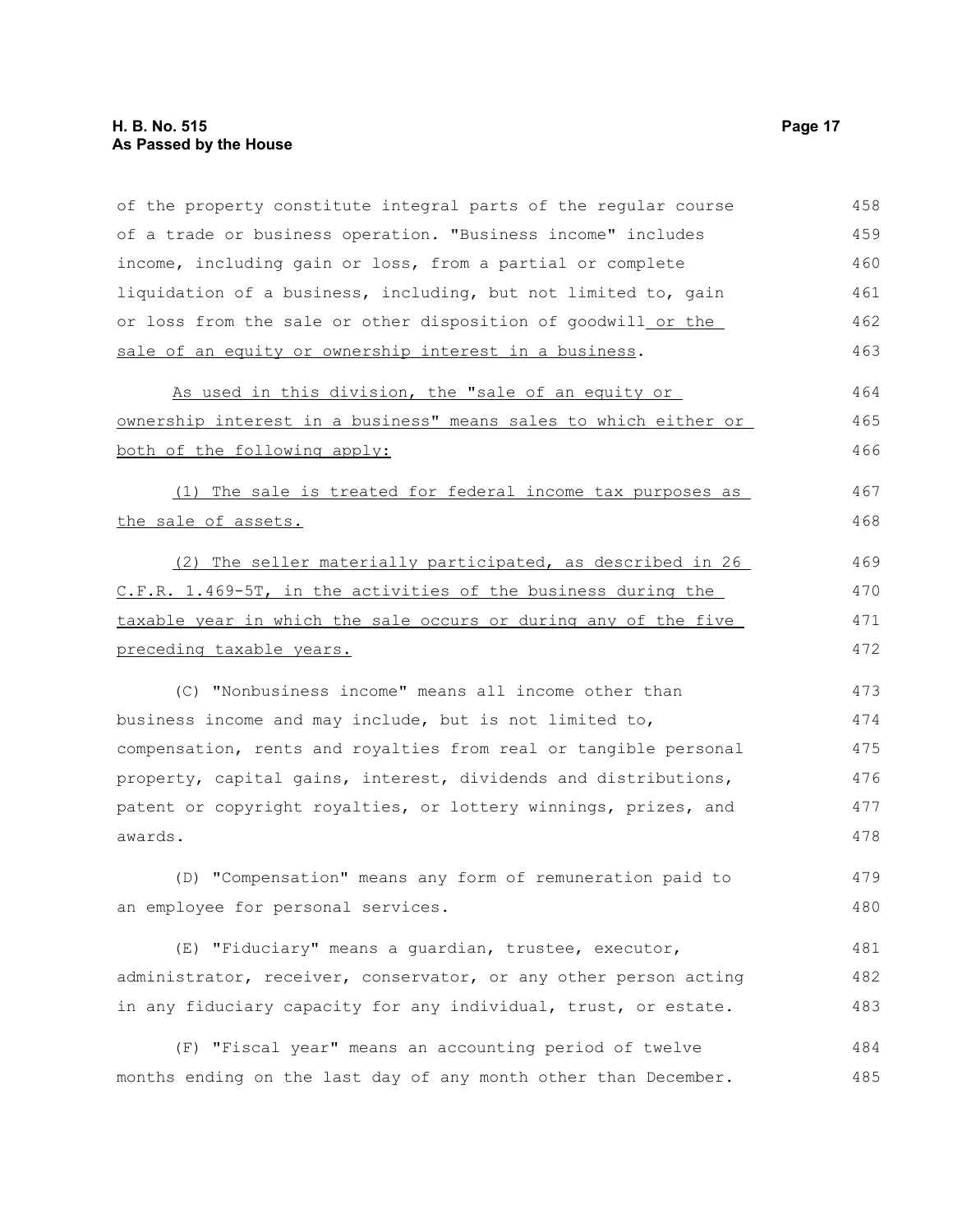| (G) "Individual" means any natural person.                             | 486 |
|------------------------------------------------------------------------|-----|
| (H) "Internal Revenue Code" means the "Internal Revenue                | 487 |
| Code of 1986," 100 Stat. 2085, 26 U.S.C.A. 1, as amended.              | 488 |
| (I) "Resident" means any of the following:                             | 489 |
| (1) An individual who is domiciled in this state, subject              | 490 |
| to section 5747.24 of the Revised Code;                                | 491 |
| (2) The estate of a decedent who at the time of death was              | 492 |
| domiciled in this state. The domicile tests of section 5747.24         | 493 |
| of the Revised Code are not controlling for purposes of division       | 494 |
| $(I)$ $(2)$ of this section.                                           | 495 |
| (3) A trust that, in whole or part, resides in this state.             | 496 |
| If only part of a trust resides in this state, the trust is a          | 497 |
| resident only with respect to that part.                               | 498 |
| For the purposes of division (I)(3) of this section:                   | 499 |
| (a) A trust resides in this state for the trust's current              | 500 |
| taxable year to the extent, as described in division $(I)$ $(3)$ $(d)$ | 501 |
| of this section, that the trust consists directly or indirectly,       | 502 |
| in whole or in part, of assets, net of any related liabilities,        | 503 |
| that were transferred, or caused to be transferred, directly or        | 504 |
| indirectly, to the trust by any of the following:                      | 505 |
| (i) A person, a court, or a governmental entity or                     | 506 |
| instrumentality on account of the death of a decedent, but only        | 507 |
| if the trust is described in division (I)(3)(e)(i) or (ii) of          | 508 |
| this section;                                                          | 509 |
| (ii) A person who was domiciled in this state for the                  | 510 |
| purposes of this chapter when the person directly or indirectly        | 511 |
| transferred assets to an irrevocable trust, but only if at least       | 512 |
| one of the trust's qualifying beneficiaries is domiciled in this       | 513 |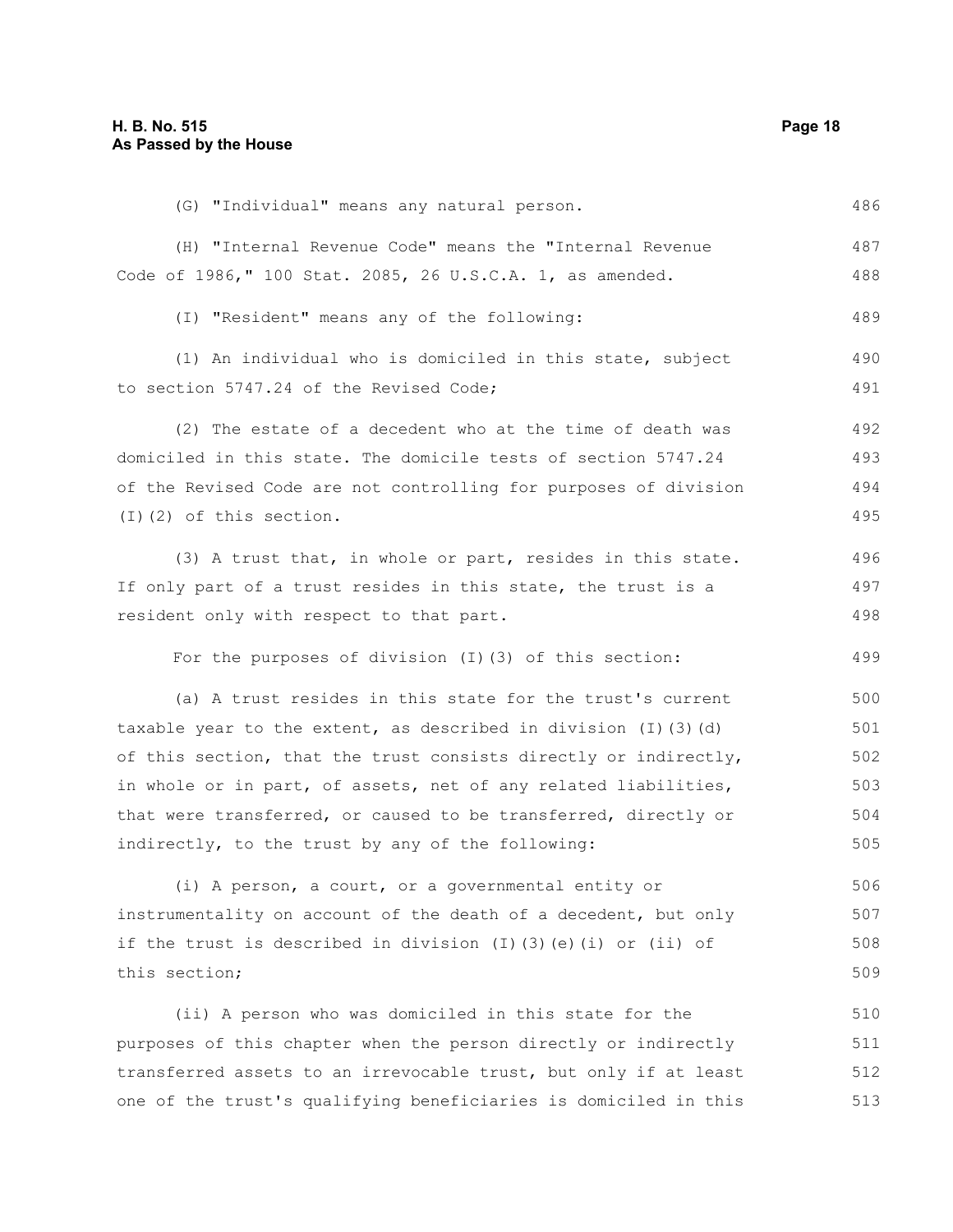## **H. B. No. 515 Page 19 As Passed by the House**

state for the purposes of this chapter during all or some portion of the trust's current taxable year; 514 515

(iii) A person who was domiciled in this state for the purposes of this chapter when the trust document or instrument or part of the trust document or instrument became irrevocable, but only if at least one of the trust's qualifying beneficiaries is a resident domiciled in this state for the purposes of this chapter during all or some portion of the trust's current taxable year. If a trust document or instrument became irrevocable upon the death of a person who at the time of death was domiciled in this state for purposes of this chapter, that person is a person described in division  $(I)$  (3)(a)(iii) of this section. 516 517 518 519 520 521 522 523 524 525 526

(b) A trust is irrevocable to the extent that the transferor is not considered to be the owner of the net assets of the trust under sections 671 to 678 of the Internal Revenue Code. 527 528 529 530

(c) With respect to a trust other than a charitable lead trust, "qualifying beneficiary" has the same meaning as "potential current beneficiary" as defined in section 1361(e)(2) of the Internal Revenue Code, and with respect to a charitable lead trust "qualifying beneficiary" is any current, future, or contingent beneficiary, but with respect to any trust "qualifying beneficiary" excludes a person or a governmental entity or instrumentality to any of which a contribution would qualify for the charitable deduction under section 170 of the Internal Revenue Code. 531 532 533 534 535 536 537 538 539 540

(d) For the purposes of division (I)(3)(a) of this section, the extent to which a trust consists directly or indirectly, in whole or in part, of assets, net of any related 541 542 543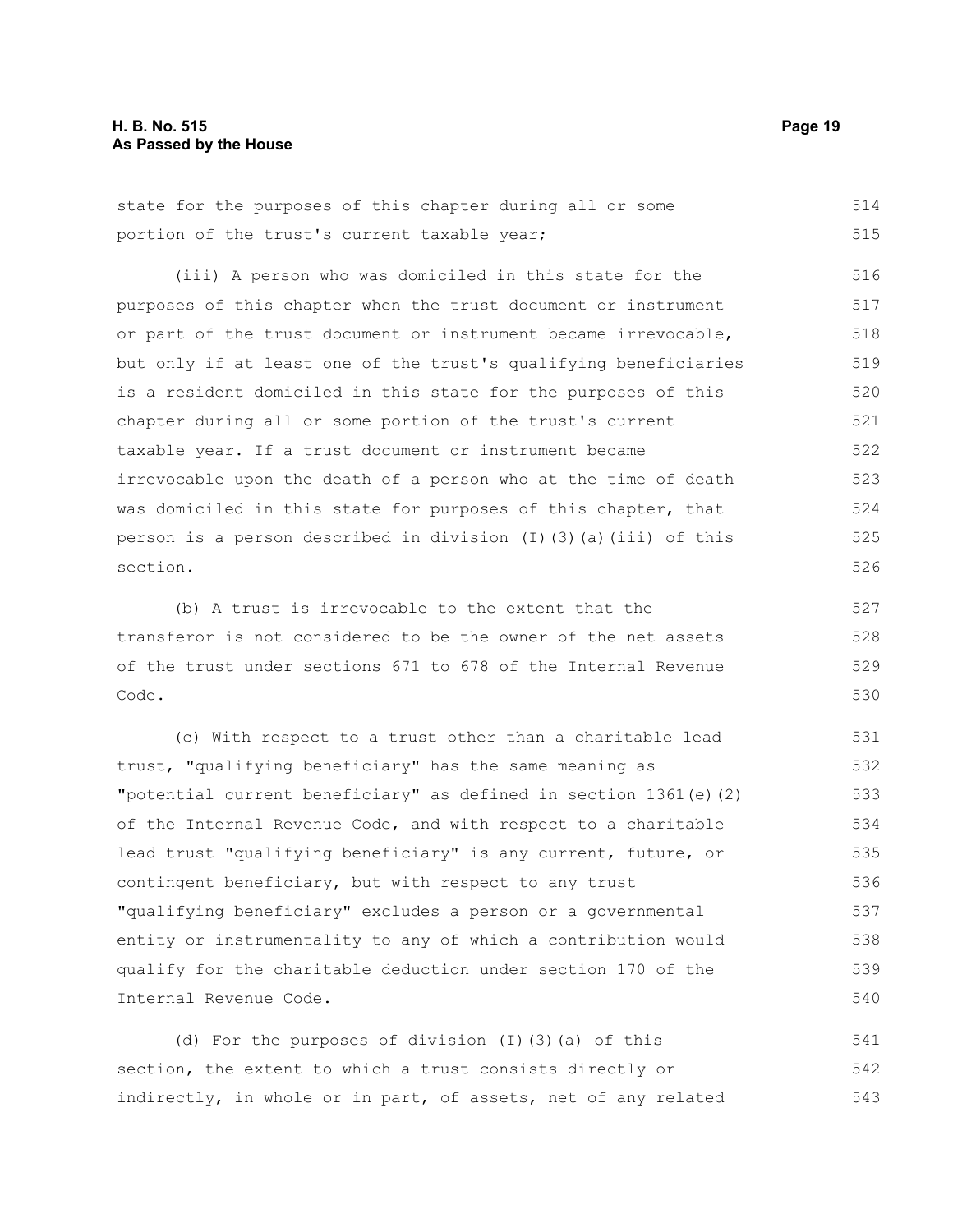## **H. B. No. 515 Page 20 As Passed by the House**

liabilities, that were transferred directly or indirectly, in whole or part, to the trust by any of the sources enumerated in that division shall be ascertained by multiplying the fair market value of the trust's assets, net of related liabilities, by the qualifying ratio, which shall be computed as follows: 544 545 546 547 548

(i) The first time the trust receives assets, the numerator of the qualifying ratio is the fair market value of those assets at that time, net of any related liabilities, from sources enumerated in division (I)(3)(a) of this section. The denominator of the qualifying ratio is the fair market value of all the trust's assets at that time, net of any related liabilities. 549 550 551 552 553 554 555

(ii) Each subsequent time the trust receives assets, a revised qualifying ratio shall be computed. The numerator of the revised qualifying ratio is the sum of (1) the fair market value of the trust's assets immediately prior to the subsequent transfer, net of any related liabilities, multiplied by the qualifying ratio last computed without regard to the subsequent transfer, and (2) the fair market value of the subsequently transferred assets at the time transferred, net of any related liabilities, from sources enumerated in division (I)(3)(a) of this section. The denominator of the revised qualifying ratio is the fair market value of all the trust's assets immediately after the subsequent transfer, net of any related liabilities. 556 557 558 559 560 561 562 563 564 565 566 567

(iii) Whether a transfer to the trust is by or from any of the sources enumerated in division (I)(3)(a) of this section shall be ascertained without regard to the domicile of the trust's beneficiaries. 568 569 570 571

(e) For the purposes of division (I)(3)(a)(i) of this section: 572 573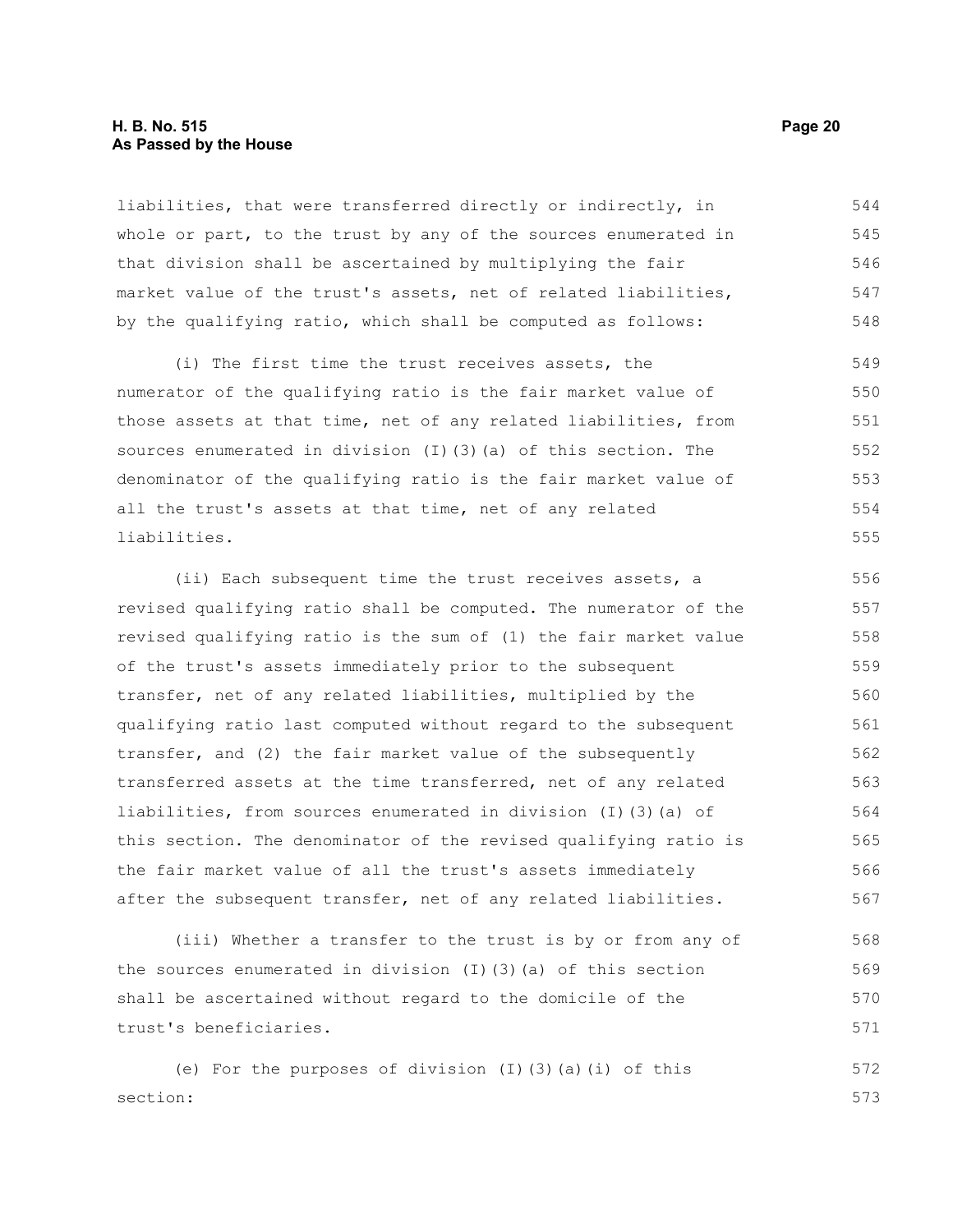## **H. B. No. 515 Page 21 As Passed by the House**

(i) A trust is described in division (I)(3)(e)(i) of this section if the trust is a testamentary trust and the testator of that testamentary trust was domiciled in this state at the time of the testator's death for purposes of the taxes levied under Chapter 5731. of the Revised Code. 574 575 576 577 578

(ii) A trust is described in division (I)(3)(e)(ii) of this section if the transfer is a qualifying transfer described in any of divisions (I)(3)(f)(i) to (vi) of this section, the trust is an irrevocable inter vivos trust, and at least one of the trust's qualifying beneficiaries is domiciled in this state for purposes of this chapter during all or some portion of the trust's current taxable year.

(f) For the purposes of division (I)(3)(e)(ii) of this section, a "qualifying transfer" is a transfer of assets, net of any related liabilities, directly or indirectly to a trust, if the transfer is described in any of the following:

(i) The transfer is made to a trust, created by the decedent before the decedent's death and while the decedent was domiciled in this state for the purposes of this chapter, and, prior to the death of the decedent, the trust became irrevocable while the decedent was domiciled in this state for the purposes of this chapter. 590 591 592 593 594 595

(ii) The transfer is made to a trust to which the decedent, prior to the decedent's death, had directly or indirectly transferred assets, net of any related liabilities, while the decedent was domiciled in this state for the purposes of this chapter, and prior to the death of the decedent the trust became irrevocable while the decedent was domiciled in this state for the purposes of this chapter. 596 597 598 599 600 601 602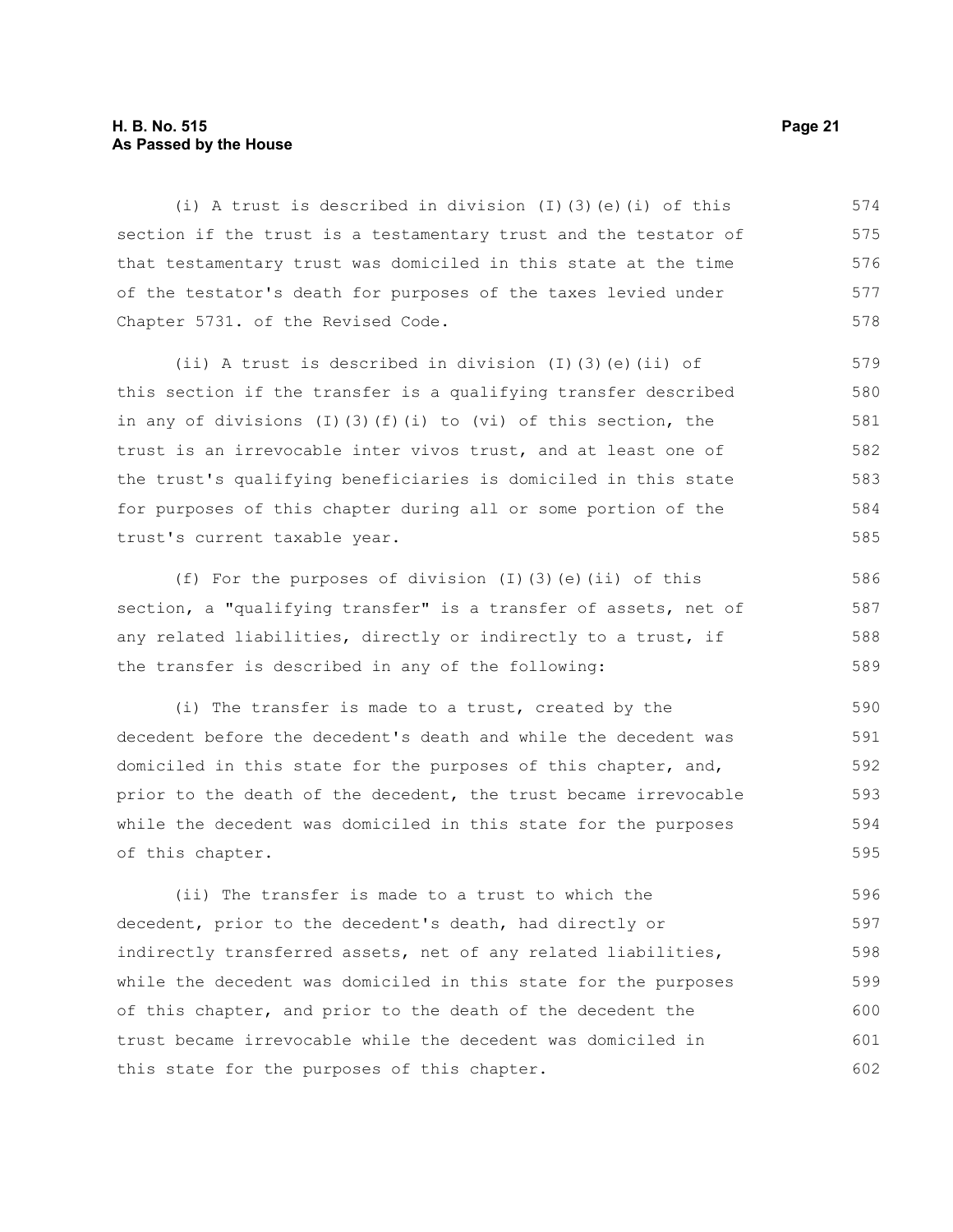## **H. B. No. 515 Page 22 As Passed by the House**

(iii) The transfer is made on account of a contractual relationship existing directly or indirectly between the transferor and either the decedent or the estate of the decedent at any time prior to the date of the decedent's death, and the decedent was domiciled in this state at the time of death for purposes of the taxes levied under Chapter 5731. of the Revised Code. 603 604 605 606 607 608 609

(iv) The transfer is made to a trust on account of a contractual relationship existing directly or indirectly between the transferor and another person who at the time of the decedent's death was domiciled in this state for purposes of this chapter. 610 611 612 613 614

(v) The transfer is made to a trust on account of the will of a testator who was domiciled in this state at the time of the testator's death for purposes of the taxes levied under Chapter 5731. of the Revised Code.

(vi) The transfer is made to a trust created by or caused to be created by a court, and the trust was directly or indirectly created in connection with or as a result of the death of an individual who, for purposes of the taxes levied under Chapter 5731. of the Revised Code, was domiciled in this state at the time of the individual's death. 619 620 621 622 623 624

(g) The tax commissioner may adopt rules to ascertain the part of a trust residing in this state. 625 626

(J) "Nonresident" means an individual or estate that is not a resident. An individual who is a resident for only part of a taxable year is a nonresident for the remainder of that taxable year. 627 628 629 630

(K) "Pass-through entity" has the same meaning as in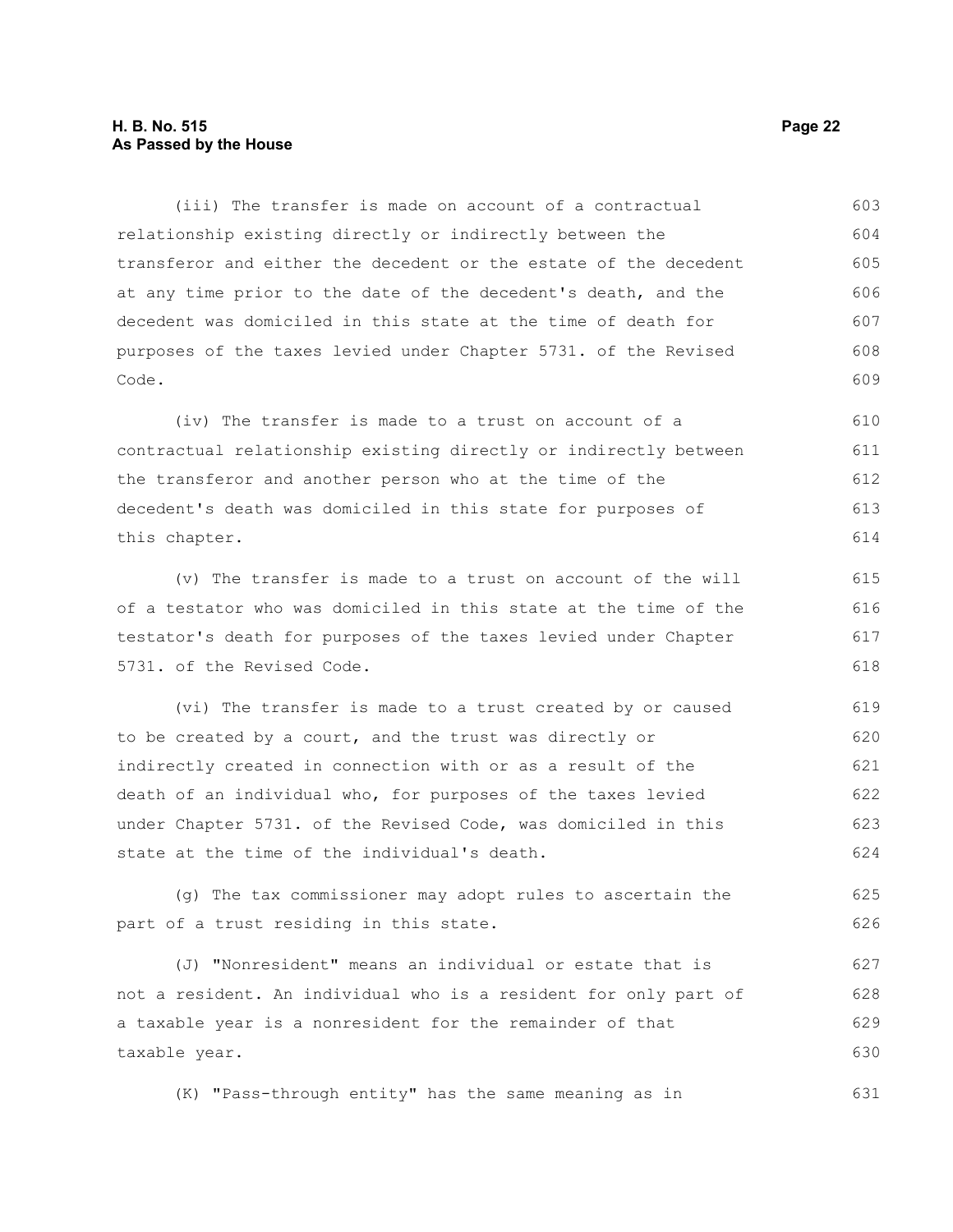section 5733.04 of the Revised Code.

(L) "Return" means the notifications and reports required to be filed pursuant to this chapter for the purpose of reporting the tax due and includes declarations of estimated tax when so required. 633 634 635 636

(M) "Taxable year" means the calendar year or the taxpayer's fiscal year ending during the calendar year, or fractional part thereof, upon which the adjusted gross income is calculated pursuant to this chapter. 637 638 639 640

(N) "Taxpayer" means any person subject to the tax imposed by section 5747.02 of the Revised Code or any pass-through entity that makes the election under division (D) of section 5747.08 of the Revised Code. 641 642 643 644

(O) "Dependents" means one of the following:

(1) For taxable years beginning on or after January 1, 2018, and before January 1, 2026, dependents as defined in the Internal Revenue Code; 646 647 648

(2) For all other taxable years, dependents as defined in the Internal Revenue Code and as claimed in the taxpayer's federal income tax return for the taxable year or which the taxpayer would have been permitted to claim had the taxpayer filed a federal income tax return. 649 650 651 652 653

(P) "Principal county of employment" means, in the case of a nonresident, the county within the state in which a taxpayer performs services for an employer or, if those services are performed in more than one county, the county in which the major portion of the services are performed. 654 655 656 657 658

(Q) As used in sections 5747.50 to 5747.55 of the Revised

632

645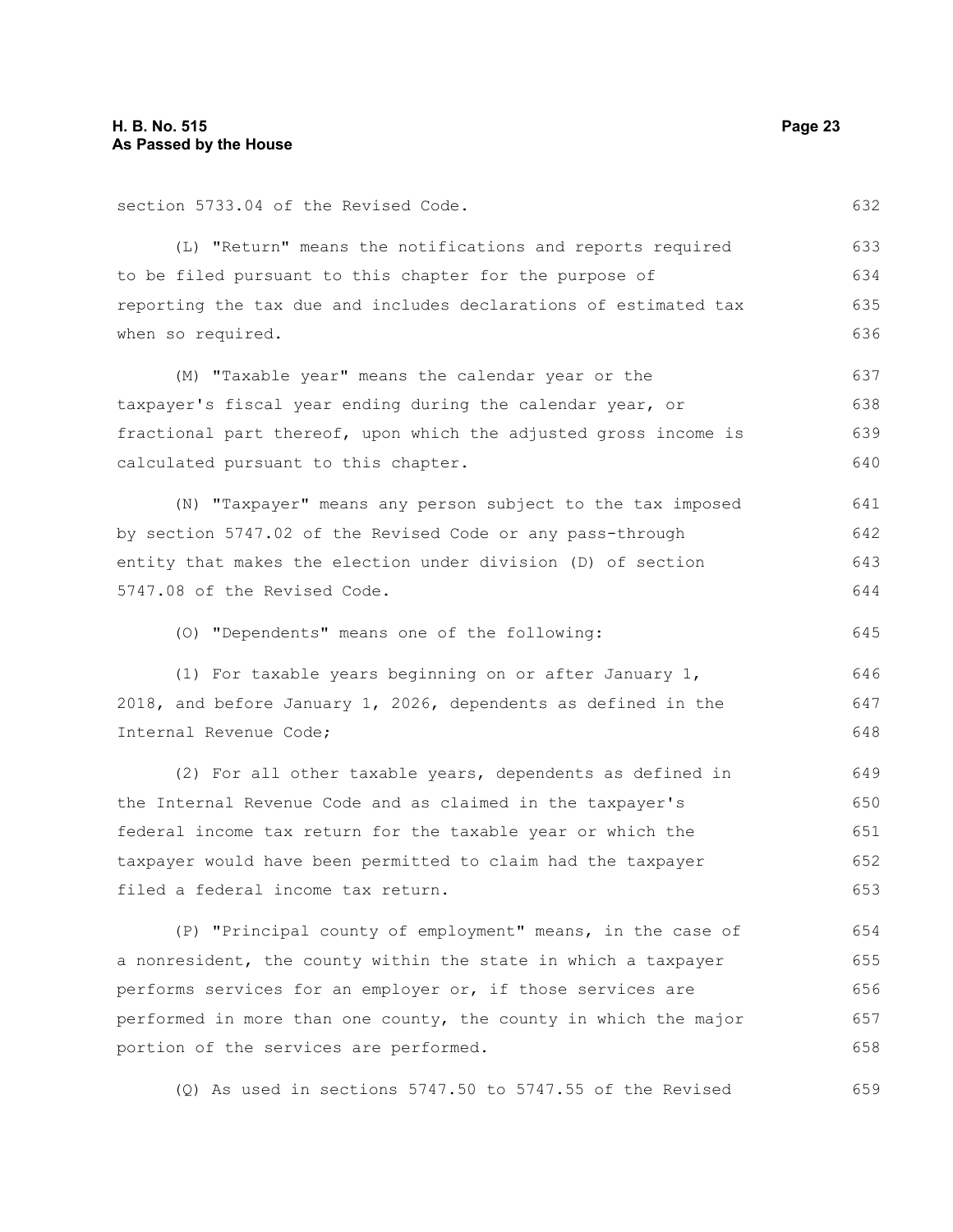Code: (1) "Subdivision" means any county, municipal corporation, park district, or township. (2) "Essential local government purposes" includes all functions that any subdivision is required by general law to exercise, including like functions that are exercised under a charter adopted pursuant to the Ohio Constitution. (R) "Overpayment" means any amount already paid that exceeds the figure determined to be the correct amount of the tax. (S) "Taxable income" or "Ohio taxable income" applies only to estates and trusts, and means federal taxable income, as defined and used in the Internal Revenue Code, adjusted as follows: (1) Add interest or dividends, net of ordinary, necessary, and reasonable expenses not deducted in computing federal taxable income, on obligations or securities of any state or of any political subdivision or authority of any state, other than this state and its subdivisions and authorities, but only to the extent that such net amount is not otherwise includible in Ohio taxable income and is described in either division (S)(1)(a) or (b) of this section: (a) The net amount is not attributable to the S portion of an electing small business trust and has not been distributed to beneficiaries for the taxable year; 660 661 662 663 664 665 666 667 668 669 670 671 672 673 674 675 676 677 678 679 680 681 682 683 684

(b) The net amount is attributable to the S portion of an electing small business trust for the taxable year. 685 686

(2) Add interest or dividends, net of ordinary, necessary, 687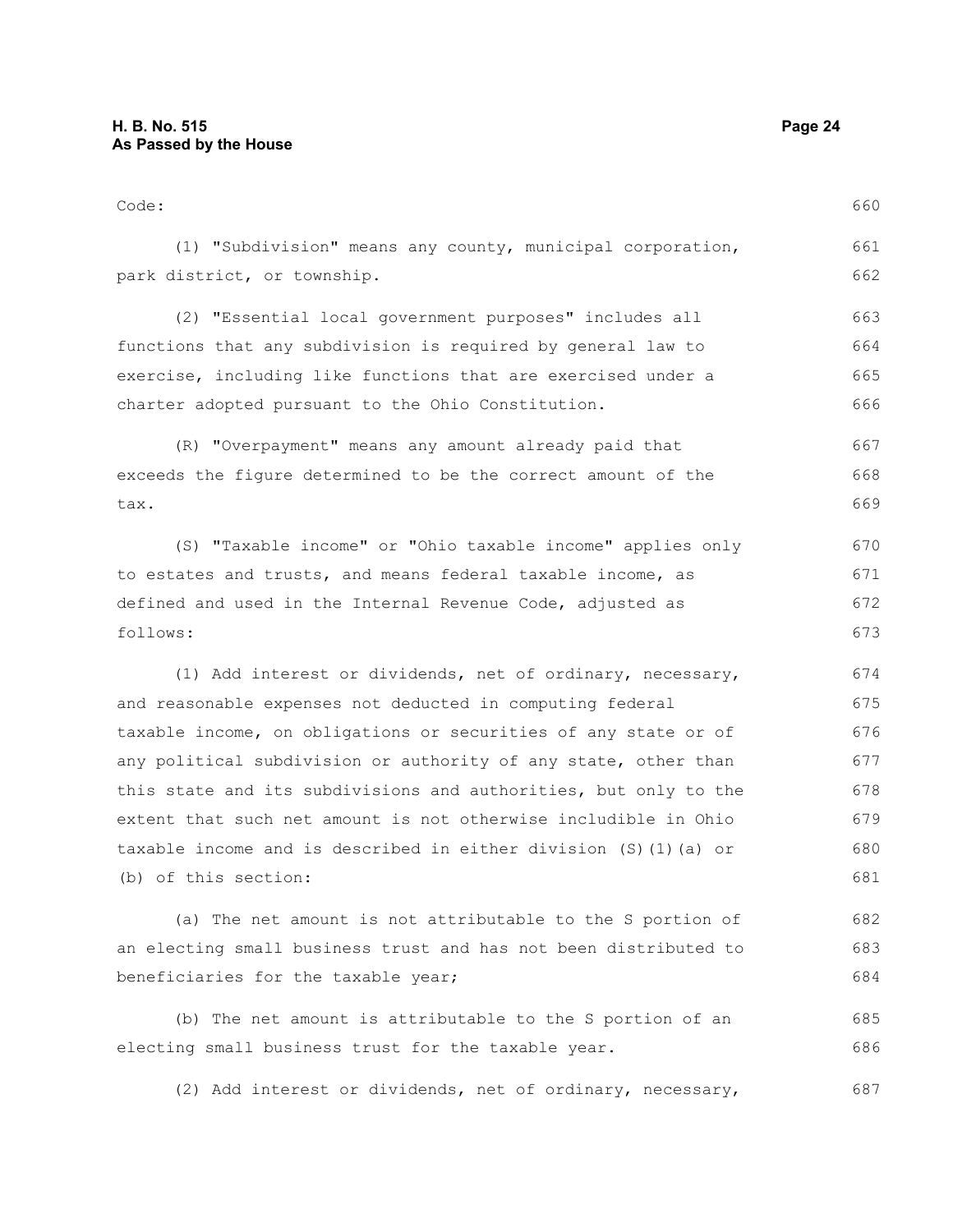and reasonable expenses not deducted in computing federal taxable income, on obligations of any authority, commission, instrumentality, territory, or possession of the United States to the extent that the interest or dividends are exempt from federal income taxes but not from state income taxes, but only to the extent that such net amount is not otherwise includible in Ohio taxable income and is described in either division (S) (1)(a) or (b) of this section; 688 689 690 691 692 693 694 695

(3) Add the amount of personal exemption allowed to the estate pursuant to section 642(b) of the Internal Revenue Code; 696 697

(4) Deduct interest or dividends, net of related expenses deducted in computing federal taxable income, on obligations of the United States and its territories and possessions or of any authority, commission, or instrumentality of the United States to the extent that the interest or dividends are exempt from state taxes under the laws of the United States, but only to the extent that such amount is included in federal taxable income and is described in either division (S)(1)(a) or (b) of this section;

(5) Deduct the amount of wages and salaries, if any, not otherwise allowable as a deduction but that would have been allowable as a deduction in computing federal taxable income for the taxable year, had the work opportunity tax credit allowed under sections 38, 51, and 52 of the Internal Revenue Code not been in effect, but only to the extent such amount relates either to income included in federal taxable income for the taxable year or to income of the S portion of an electing small business trust for the taxable year; 707 708 709 710 711 712 713 714 715

(6) Deduct any interest or interest equivalent, net of related expenses deducted in computing federal taxable income, 716 717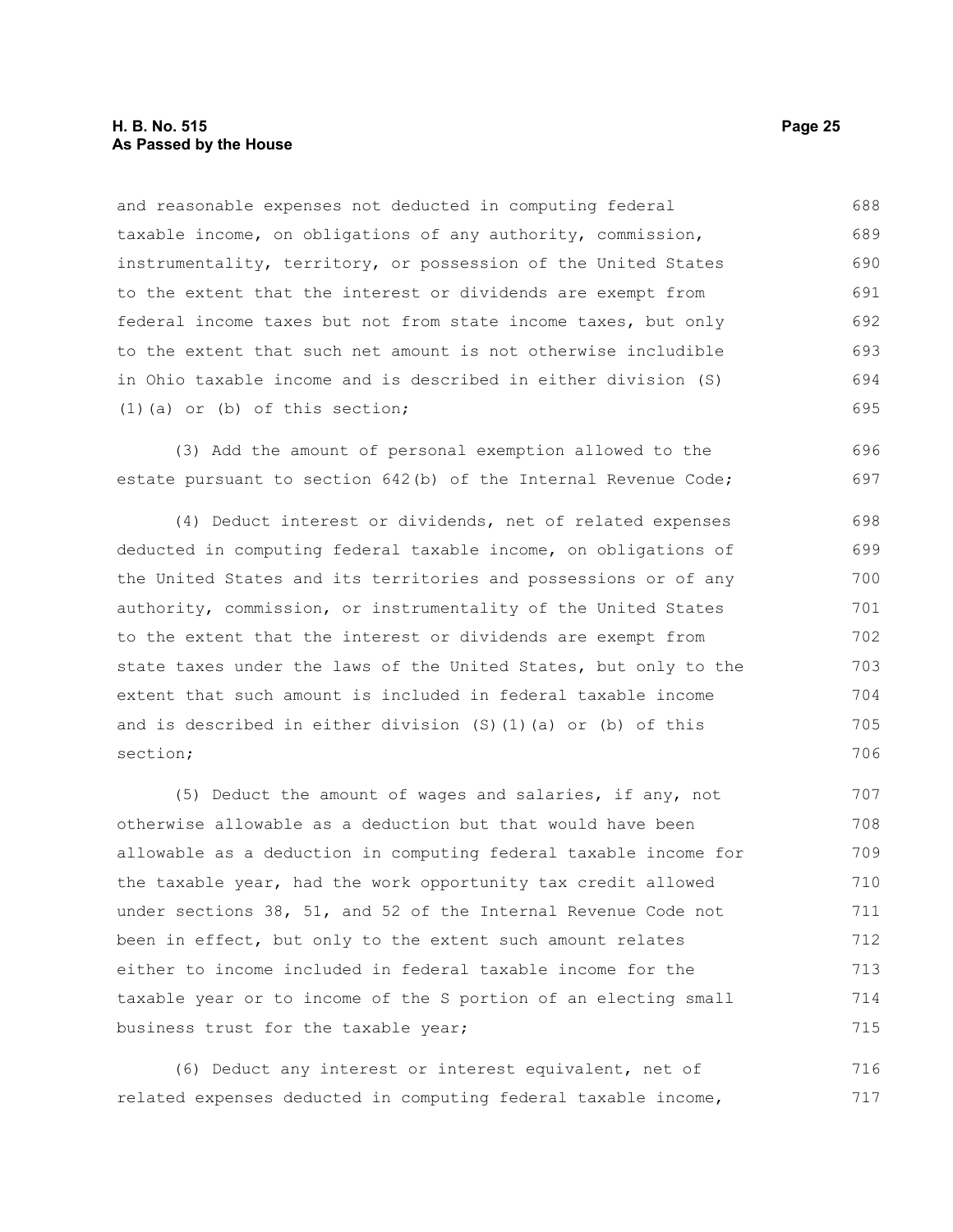on public obligations and purchase obligations, but only to the extent that such net amount relates either to income included in federal taxable income for the taxable year or to income of the S portion of an electing small business trust for the taxable year; 718 719 720 721 722

(7) Add any loss or deduct any gain resulting from sale, exchange, or other disposition of public obligations to the extent that such loss has been deducted or such gain has been included in computing either federal taxable income or income of the S portion of an electing small business trust for the taxable year; 723 724 725 726 727 728

(8) Except in the case of the final return of an estate, add any amount deducted by the taxpayer on both its Ohio estate tax return pursuant to section 5731.14 of the Revised Code, and on its federal income tax return in determining federal taxable income;

(9)(a) Deduct any amount included in federal taxable income solely because the amount represents a reimbursement or refund of expenses that in a previous year the decedent had deducted as an itemized deduction pursuant to section 63 of the Internal Revenue Code and applicable treasury regulations. The deduction otherwise allowed under division (S)(9)(a) of this section shall be reduced to the extent the reimbursement is attributable to an amount the taxpayer or decedent deducted under this section in any taxable year. 734 735 736 737 738 739 740 741 742

(b) Add any amount not otherwise included in Ohio taxable income for any taxable year to the extent that the amount is attributable to the recovery during the taxable year of any amount deducted or excluded in computing federal or Ohio taxable income in any taxable year, but only to the extent such amount 743 744 745 746 747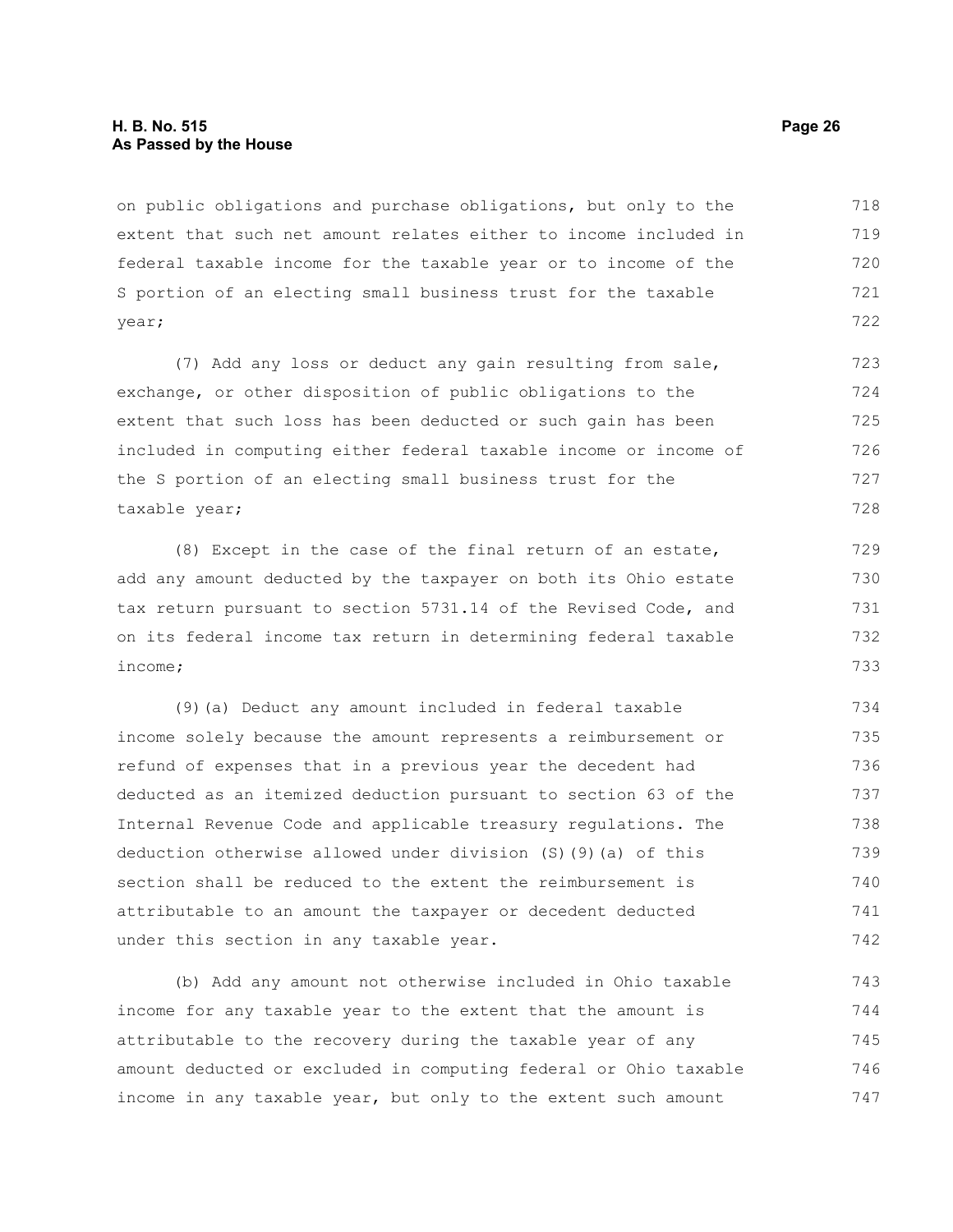| has not been distributed to beneficiaries for the taxable year.  | 748 |
|------------------------------------------------------------------|-----|
| (10) Deduct any portion of the deduction described in            | 749 |
| section 1341(a)(2) of the Internal Revenue Code, for repaying    | 750 |
| previously reported income received under a claim of right, that | 751 |
| meets both of the following requirements:                        | 752 |
| (a) It is allowable for repayment of an item that was            | 753 |
| included in the taxpayer's taxable income or the decedent's      | 754 |
| adjusted gross income for a prior taxable year and did not       | 755 |
| qualify for a credit under division (A) or (B) of section        | 756 |
| 5747.05 of the Revised Code for that year.                       | 757 |
| (b) It does not otherwise reduce the taxpayer's taxable          | 758 |
| income or the decedent's adjusted gross income for the current   | 759 |
| or any other taxable year.                                       | 760 |
| (11) Add any amount claimed as a credit under section            | 761 |
| 5747.059 of the Revised Code to the extent that the amount       | 762 |
| satisfies either of the following:                               | 763 |
| (a) The amount was deducted or excluded from the                 | 764 |
| computation of the taxpayer's federal taxable income as required | 765 |
| to be reported for the taxpayer's taxable year under the         | 766 |
| Internal Revenue Code;                                           | 767 |
| (b) The amount resulted in a reduction in the taxpayer's         | 768 |

federal taxable income as required to be reported for any of the taxpayer's taxable years under the Internal Revenue Code. 769 770

(12) Deduct any amount, net of related expenses deducted in computing federal taxable income, that a trust is required to report as farm income on its federal income tax return, but only if the assets of the trust include at least ten acres of land satisfying the definition of "land devoted exclusively to agricultural use" under section 5713.30 of the Revised Code, 771 772 773 774 775 776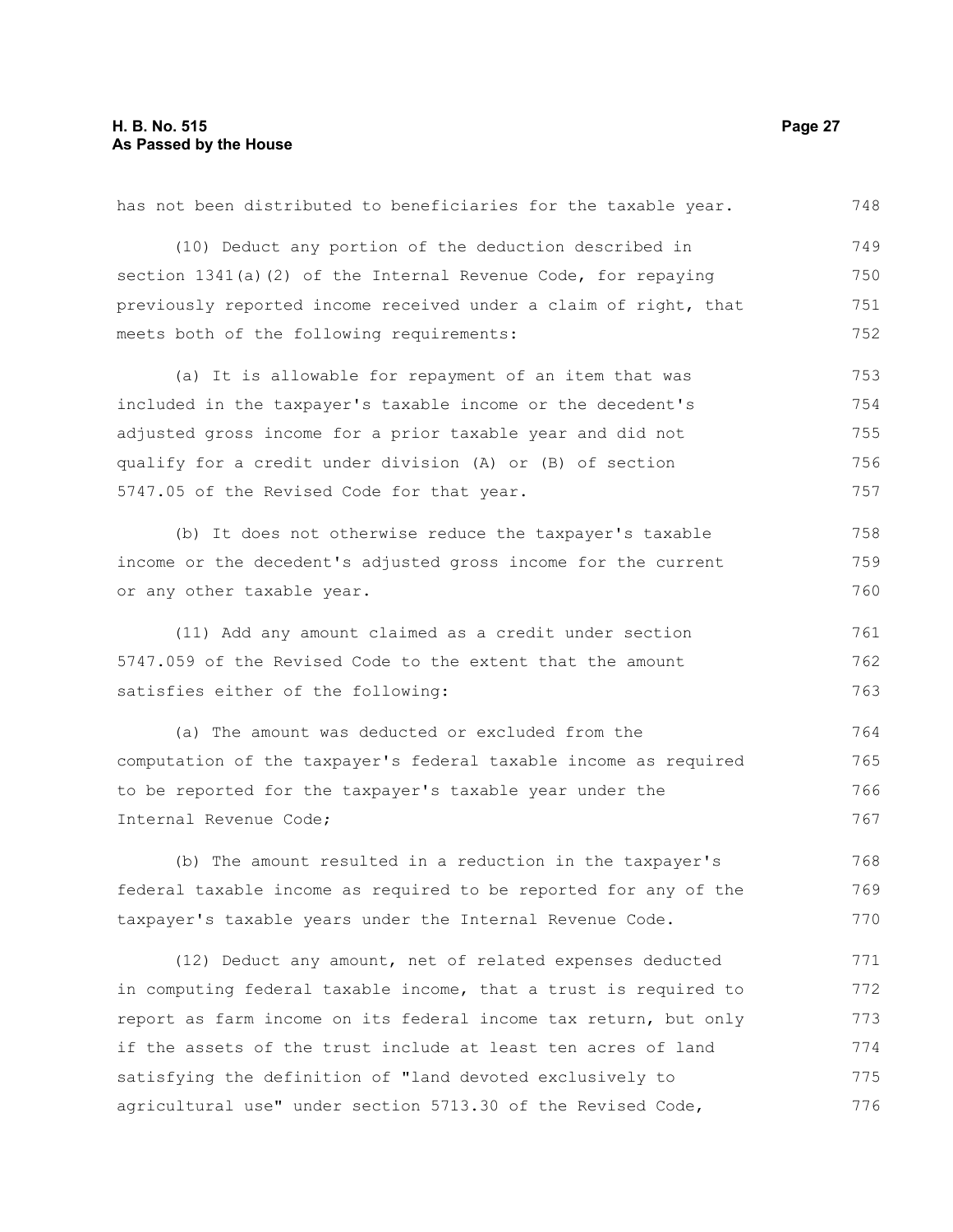## **H. B. No. 515 Page 28 As Passed by the House**

regardless of whether the land is valued for tax purposes as such land under sections 5713.30 to 5713.38 of the Revised Code. If the trust is a pass-through entity investor, section 5747.231 of the Revised Code applies in ascertaining if the trust is eligible to claim the deduction provided by division (S)(12) of this section in connection with the pass-through entity's farm income. 777 778 779 780 781 782 783

Except for farm income attributable to the S portion of an electing small business trust, the deduction provided by division (S)(12) of this section is allowed only to the extent that the trust has not distributed such farm income. 784 785 786 787

(13) Add the net amount of income described in section 641(c) of the Internal Revenue Code to the extent that amount is not included in federal taxable income.

(14) Add or deduct the amount the taxpayer would be required to add or deduct under division (A)(17) or (18) of this section if the taxpayer's Ohio taxable income were computed in the same manner as an individual's Ohio adjusted gross income is computed under this section. 791 792 793 794 795

(T) "School district income" and "school district income tax" have the same meanings as in section 5748.01 of the Revised Code. 796 797 798

(U) As used in divisions (A)(7), (A)(8), (S)(6), and (S) (7) of this section, "public obligations," "purchase obligations," and "interest or interest equivalent" have the same meanings as in section 5709.76 of the Revised Code. 799 800 801 802

(V) "Limited liability company" means any limited liability company formed under Chapter 1705. or 1706. of the Revised Code or under the laws of any other state. 803 804 805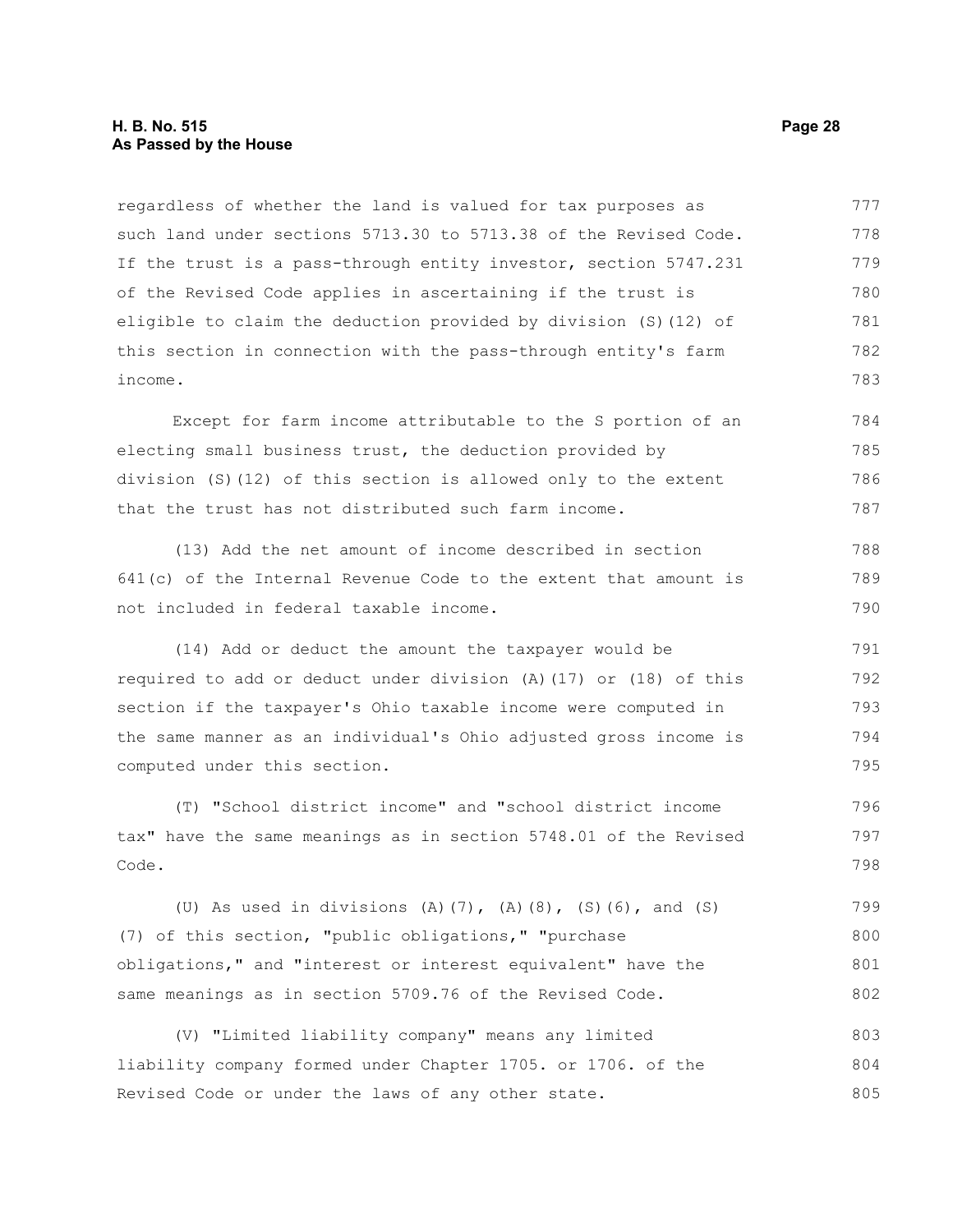| (W) "Pass-through entity investor" means any person who,         | 806 |
|------------------------------------------------------------------|-----|
| during any portion of a taxable year of a pass-through entity,   | 807 |
| is a partner, member, shareholder, or equity investor in that    | 808 |
| pass-through entity.                                             | 809 |
| (X) "Banking day" has the same meaning as in section             | 810 |
| 1304.01 of the Revised Code.                                     | 811 |
|                                                                  |     |
| (Y) "Month" means a calendar month.                              | 812 |
| (Z) "Quarter" means the first three months, the second           | 813 |
| three months, the third three months, or the last three months   | 814 |
| of the taxpayer's taxable year.                                  | 815 |
| (AA) (1) "Modified business income" means the business           | 816 |
| income included in a trust's Ohio taxable income after such      | 817 |
| taxable income is first reduced by the qualifying trust amount,  | 818 |
|                                                                  |     |
| if any.                                                          | 819 |
| (2) "Qualifying trust amount" of a trust means capital           | 820 |
| gains and losses from the sale, exchange, or other disposition   | 821 |
| of equity or ownership interests in, or debt obligations of, a   | 822 |
| qualifying investee to the extent included in the trust's Ohio   | 823 |
| taxable income, but only if the following requirements are       | 824 |
| satisfied:                                                       | 825 |
| (a) The book value of the qualifying investee's physical         | 826 |
| assets in this state and everywhere, as of the last day of the   | 827 |
| qualifying investee's fiscal or calendar year ending immediately | 828 |
| prior to the date on which the trust recognizes the gain or      | 829 |
| loss, is available to the trust.                                 | 830 |
|                                                                  |     |
|                                                                  |     |

(b) The requirements of section 5747.011 of the Revised Code are satisfied for the trust's taxable year in which the trust recognizes the gain or loss. 831 832 833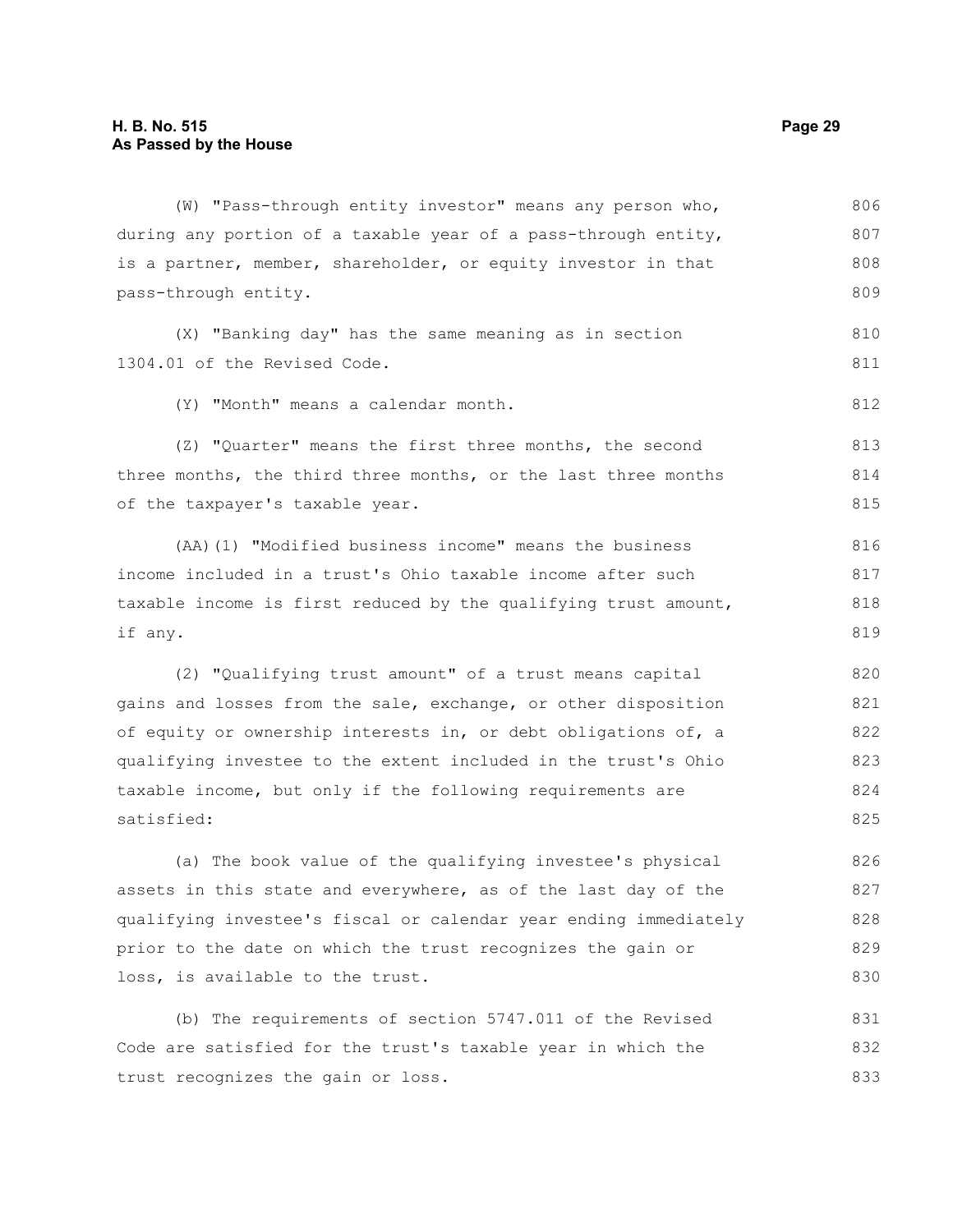## **H. B. No. 515 Page 30 As Passed by the House**

| Any gain or loss that is not a qualifying trust amount is        | 834 |
|------------------------------------------------------------------|-----|
| modified business income, qualifying investment income, or       | 835 |
| modified nonbusiness income, as the case may be.                 | 836 |
| (3) "Modified nonbusiness income" means a trust's Ohio           | 837 |
| taxable income other than modified business income, other than   | 838 |
| the qualifying trust amount, and other than qualifying           | 839 |
| investment income, as defined in section 5747.012 of the Revised | 840 |
| Code, to the extent such qualifying investment income is not     | 841 |
| otherwise part of modified business income.                      | 842 |
| (4) "Modified Ohio taxable income" applies only to trusts,       | 843 |
| and means the sum of the amounts described in divisions (AA) (4) | 844 |
| (a) to (c) of this section:                                      | 845 |
| (a) The fraction, calculated under section 5747.013, and         | 846 |
| applying section 5747.231 of the Revised Code, multiplied by the | 847 |
| sum of the following amounts:                                    | 848 |
| (i) The trust's modified business income;                        | 849 |
| (ii) The trust's qualifying investment income, as defined        | 850 |
| in section 5747.012 of the Revised Code, but only to the extent  | 851 |
| the qualifying investment income does not otherwise constitute   | 852 |
| modified business income and does not otherwise constitute a     | 853 |
| qualifying trust amount.                                         | 854 |
| (b) The qualifying trust amount multiplied by a fraction,        | 855 |
| the numerator of which is the sum of the book value of the       | 856 |
| qualifying investee's physical assets in this state on the last  | 857 |
| day of the qualifying investee's fiscal or calendar year ending  | 858 |
| immediately prior to the day on which the trust recognizes the   | 859 |
| qualifying trust amount, and the denominator of which is the sum | 860 |
| of the book value of the qualifying investee's total physical    | 861 |
| assets everywhere on the last day of the qualifying investee's   | 862 |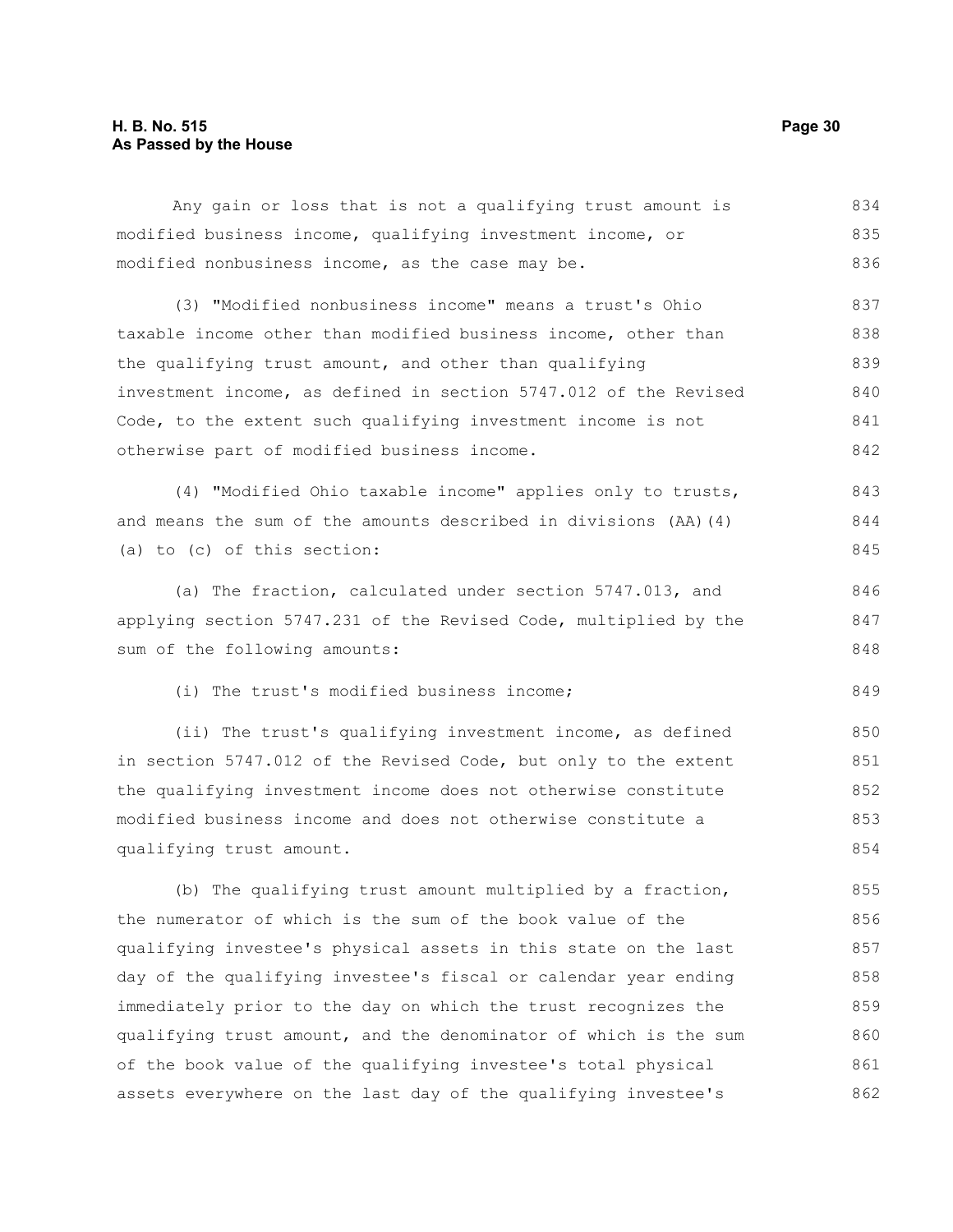## **H. B. No. 515 Page 31 As Passed by the House**

fiscal or calendar year ending immediately prior to the day on which the trust recognizes the qualifying trust amount. If, for a taxable year, the trust recognizes a qualifying trust amount with respect to more than one qualifying investee, the amount described in division (AA)(4)(b) of this section shall equal the sum of the products so computed for each such qualifying investee. 863 864 865 866 867 868 869

(c)(i) With respect to a trust or portion of a trust that is a resident as ascertained in accordance with division (I)(3) (d) of this section, its modified nonbusiness income. 870 871 872

(ii) With respect to a trust or portion of a trust that is not a resident as ascertained in accordance with division (I)(3) (d) of this section, the amount of its modified nonbusiness income satisfying the descriptions in divisions (B)(2) to (5) of section 5747.20 of the Revised Code, except as otherwise provided in division (AA)(4)(c)(ii) of this section. With respect to a trust or portion of a trust that is not a resident as ascertained in accordance with division (I)(3)(d) of this section, the trust's portion of modified nonbusiness income recognized from the sale, exchange, or other disposition of a debt interest in or equity interest in a section 5747.212 entity, as defined in section 5747.212 of the Revised Code, without regard to division (A) of that section, shall not be allocated to this state in accordance with section 5747.20 of the Revised Code but shall be apportioned to this state in accordance with division (B) of section 5747.212 of the Revised Code without regard to division (A) of that section. 873 874 875 876 877 878 879 880 881 882 883 884 885 886 887 888 889

If the allocation and apportionment of a trust's income under divisions (AA)(4)(a) and (c) of this section do not fairly represent the modified Ohio taxable income of the trust in this 890 891 892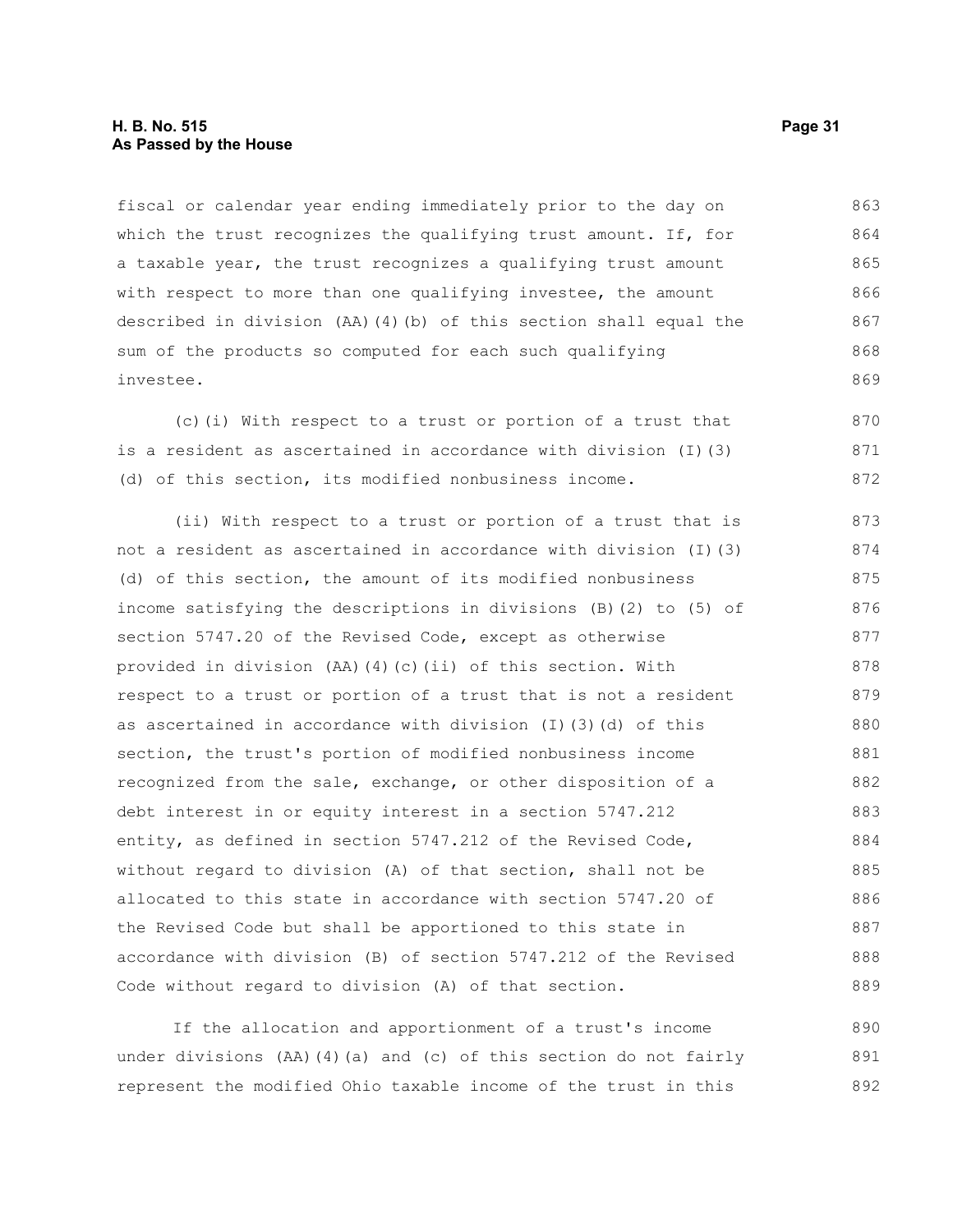state, the alternative methods described in division (C) of section 5747.21 of the Revised Code may be applied in the manner and to the same extent provided in that section. 893 894 895

(5)(a) Except as set forth in division (AA)(5)(b) of this section, "qualifying investee" means a person in which a trust has an equity or ownership interest, or a person or unit of government the debt obligations of either of which are owned by a trust. For the purposes of division (AA)(2)(a) of this section and for the purpose of computing the fraction described in division (AA)(4)(b) of this section, all of the following apply: 896 897 898 899 900 901 902

(i) If the qualifying investee is a member of a qualifying controlled group on the last day of the qualifying investee's fiscal or calendar year ending immediately prior to the date on which the trust recognizes the gain or loss, then "qualifying investee" includes all persons in the qualifying controlled group on such last day. 903 904 905 906 907 908

(ii) If the qualifying investee, or if the qualifying investee and any members of the qualifying controlled group of which the qualifying investee is a member on the last day of the qualifying investee's fiscal or calendar year ending immediately prior to the date on which the trust recognizes the gain or loss, separately or cumulatively own, directly or indirectly, on the last day of the qualifying investee's fiscal or calendar year ending immediately prior to the date on which the trust recognizes the qualifying trust amount, more than fifty per cent of the equity of a pass-through entity, then the qualifying investee and the other members are deemed to own the proportionate share of the pass-through entity's physical assets which the pass-through entity directly or indirectly owns on the last day of the pass-through entity's calendar or fiscal year 909 910 911 912 913 914 915 916 917 918 919 920 921 922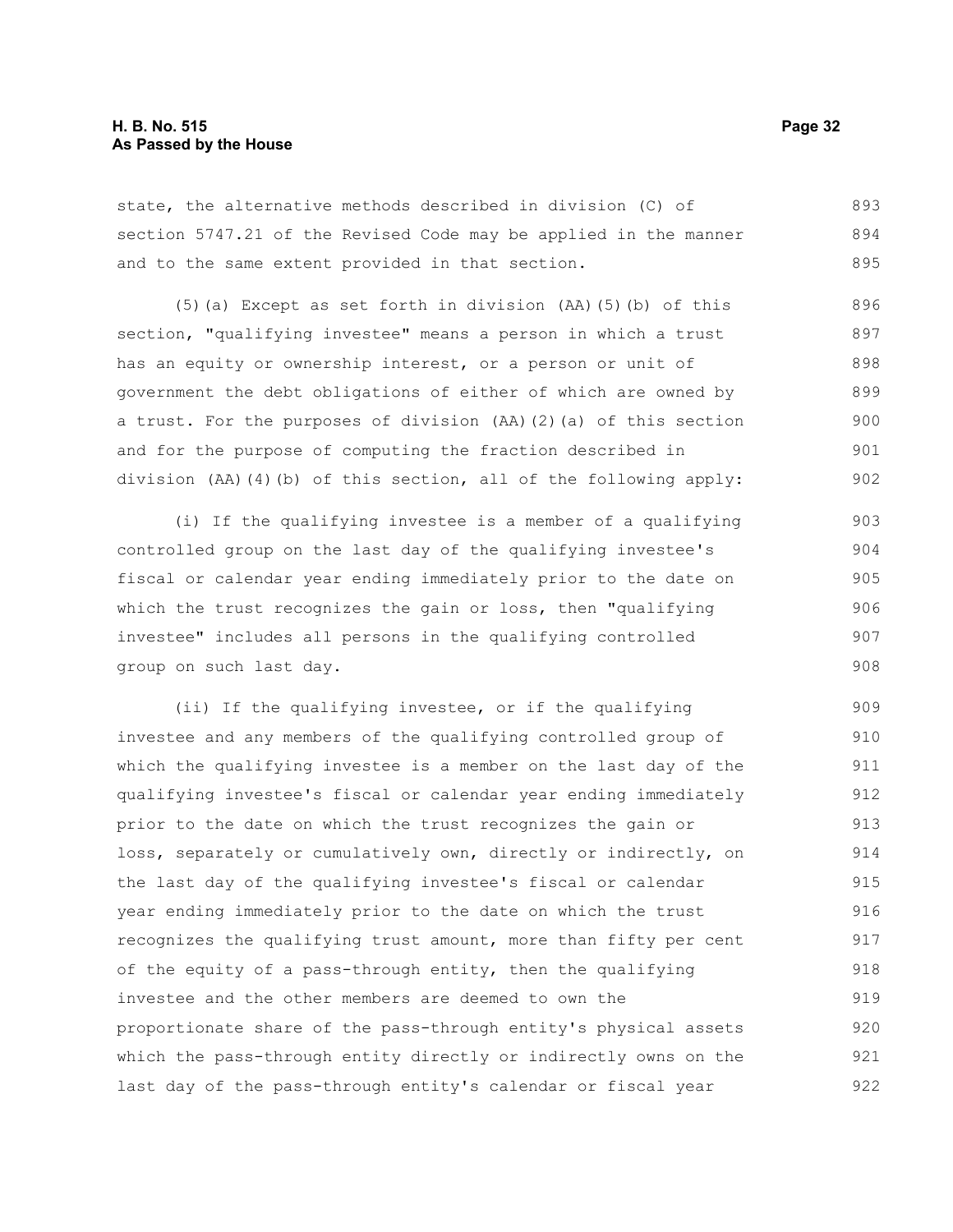ending within or with the last day of the qualifying investee's fiscal or calendar year ending immediately prior to the date on which the trust recognizes the qualifying trust amount. 923 924 925

(iii) For the purposes of division (AA)(5)(a)(iii) of this section, "upper level pass-through entity" means a pass-through entity directly or indirectly owning any equity of another passthrough entity, and "lower level pass-through entity" means that other pass-through entity. 926 927 928 929 930

An upper level pass-through entity, whether or not it is also a qualifying investee, is deemed to own, on the last day of the upper level pass-through entity's calendar or fiscal year, the proportionate share of the lower level pass-through entity's physical assets that the lower level pass-through entity directly or indirectly owns on the last day of the lower level pass-through entity's calendar or fiscal year ending within or with the last day of the upper level pass-through entity's fiscal or calendar year. If the upper level pass-through entity directly and indirectly owns less than fifty per cent of the equity of the lower level pass-through entity on each day of the upper level pass-through entity's calendar or fiscal year in which or with which ends the calendar or fiscal year of the lower level pass-through entity and if, based upon clear and convincing evidence, complete information about the location and cost of the physical assets of the lower pass-through entity is not available to the upper level pass-through entity, then solely for purposes of ascertaining if a gain or loss constitutes a qualifying trust amount, the upper level passthrough entity shall be deemed as owning no equity of the lower level pass-through entity for each day during the upper level pass-through entity's calendar or fiscal year in which or with which ends the lower level pass-through entity's calendar or 931 932 933 934 935 936 937 938 939 940 941 942 943 944 945 946 947 948 949 950 951 952 953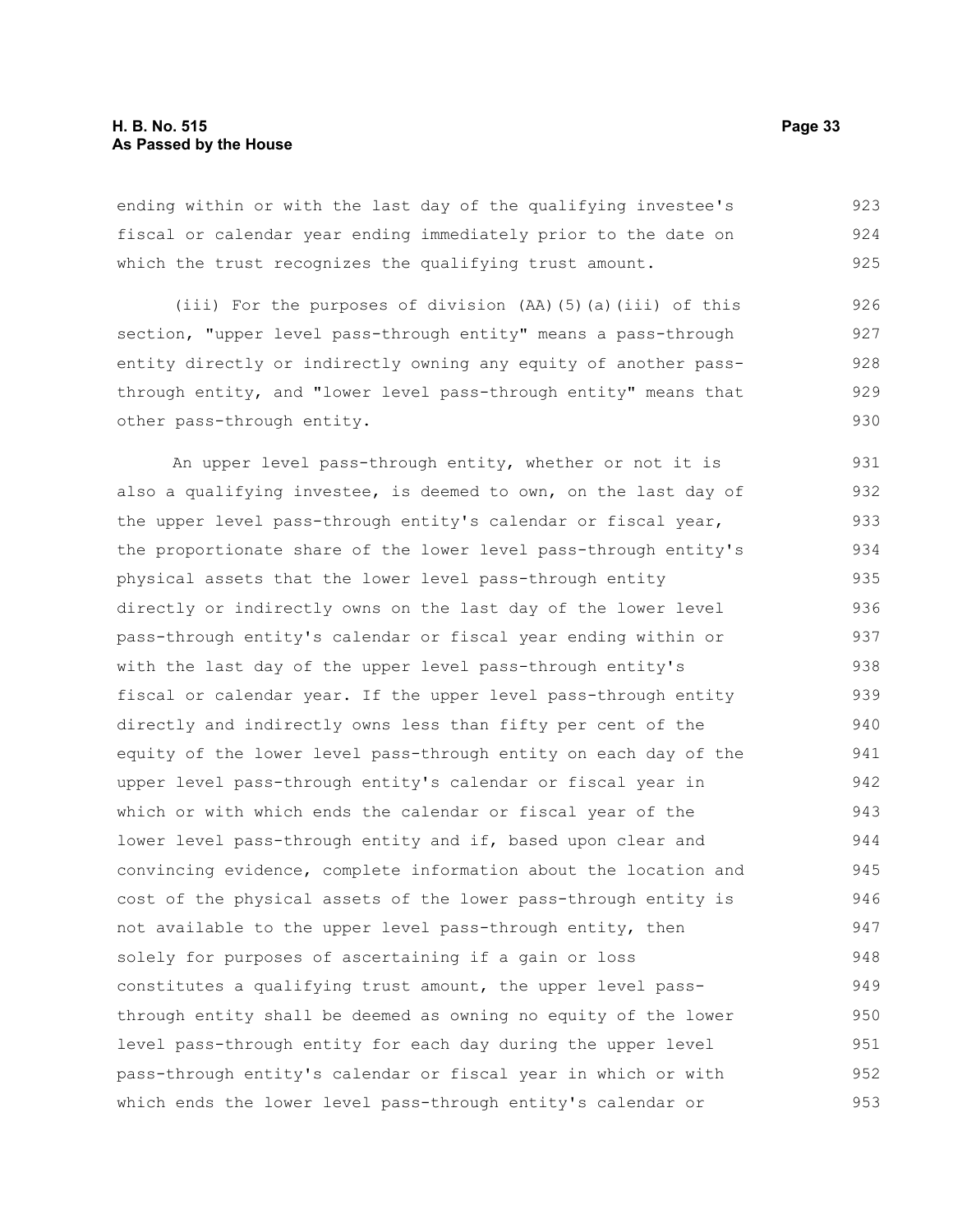fiscal year. Nothing in division (AA)(5)(a)(iii) of this section shall be construed to provide for any deduction or exclusion in computing any trust's Ohio taxable income. 954 955 956

(b) With respect to a trust that is not a resident for the taxable year and with respect to a part of a trust that is not a resident for the taxable year, "qualifying investee" for that taxable year does not include a C corporation if both of the following apply: 957 958 959 960 961

(i) During the taxable year the trust or part of the trust recognizes a gain or loss from the sale, exchange, or other disposition of equity or ownership interests in, or debt obligations of, the C corporation. 962 963 964 965

(ii) Such gain or loss constitutes nonbusiness income. 966

(6) "Available" means information is such that a person is able to learn of the information by the due date plus extensions, if any, for filing the return for the taxable year in which the trust recognizes the gain or loss. 967 968 969 970

(BB) "Qualifying controlled group" has the same meaning as in section 5733.04 of the Revised Code. 971 972

(CC) "Related member" has the same meaning as in section 5733.042 of the Revised Code. 973 974

(DD)(1) For the purposes of division (DD) of this section: 975

(a) "Qualifying person" means any person other than a qualifying corporation. 976 977

(b) "Qualifying corporation" means any person classified for federal income tax purposes as an association taxable as a corporation, except either of the following: 978 979 980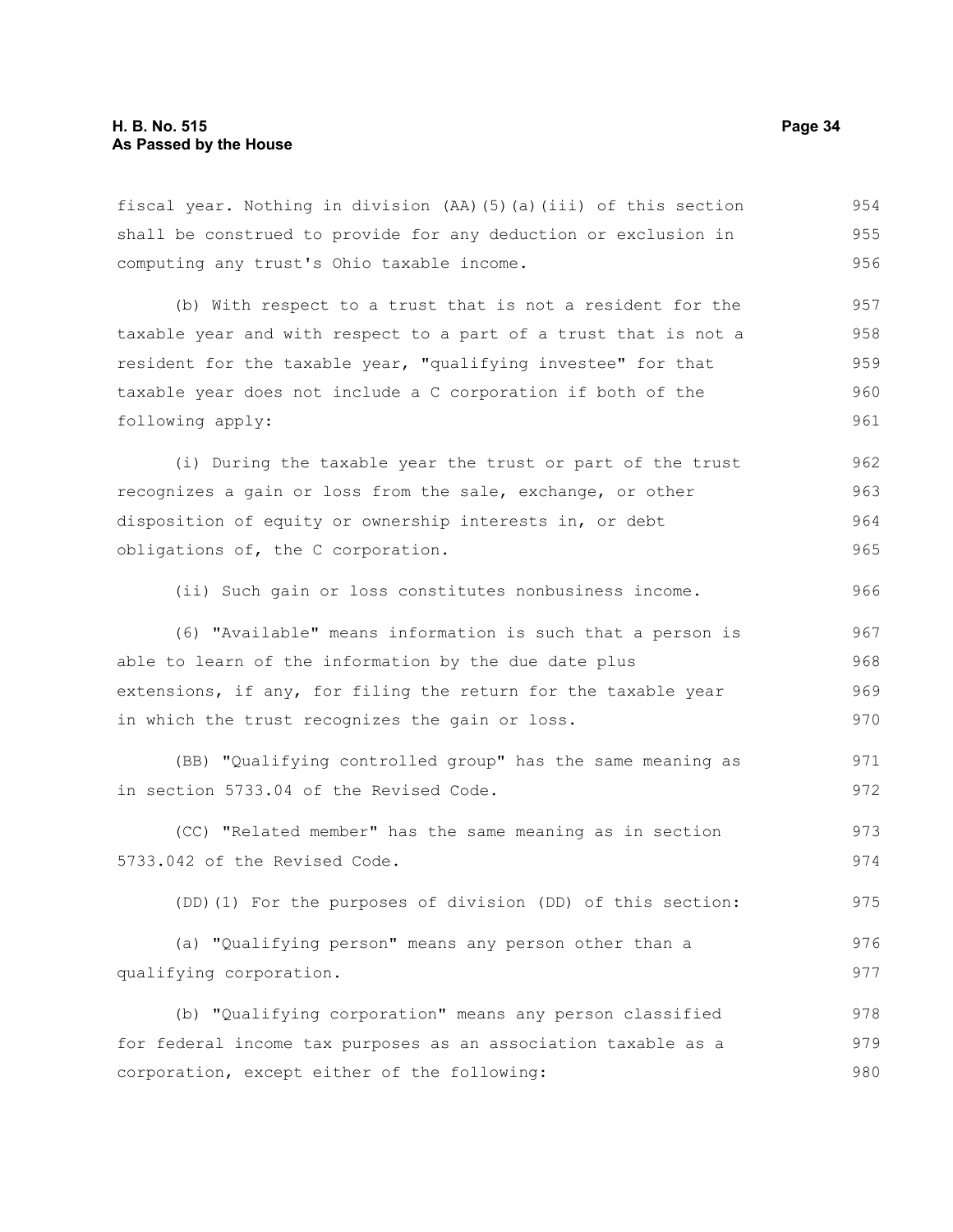## **H. B. No. 515 Page 35 As Passed by the House**

(i) A corporation that has made an election under subchapter S, chapter one, subtitle A, of the Internal Revenue Code for its taxable year ending within, or on the last day of, the investor's taxable year; 981 982 983 984

(ii) A subsidiary that is wholly owned by any corporation that has made an election under subchapter S, chapter one, subtitle A of the Internal Revenue Code for its taxable year ending within, or on the last day of, the investor's taxable year. 985 986 987 988 989

(2) For the purposes of this chapter, unless expressly stated otherwise, no qualifying person indirectly owns any asset directly or indirectly owned by any qualifying corporation. 990 991 992

(EE) For purposes of this chapter and Chapter 5751. of the Revised Code:

(1) "Trust" does not include a qualified pre-income tax trust. 995 996

(2) A "qualified pre-income tax trust" is any pre-income tax trust that makes a qualifying pre-income tax trust election as described in division (EE)(3) of this section. 997 998 999

(3) A "qualifying pre-income tax trust election" is an election by a pre-income tax trust to subject to the tax imposed by section 5751.02 of the Revised Code the pre-income tax trust and all pass-through entities of which the trust owns or controls, directly, indirectly, or constructively through related interests, five per cent or more of the ownership or equity interests. The trustee shall notify the tax commissioner in writing of the election on or before April 15, 2006. The election, if timely made, shall be effective on and after January 1, 2006, and shall apply for all tax periods and tax 1000 1001 1002 1003 1004 1005 1006 1007 1008 1009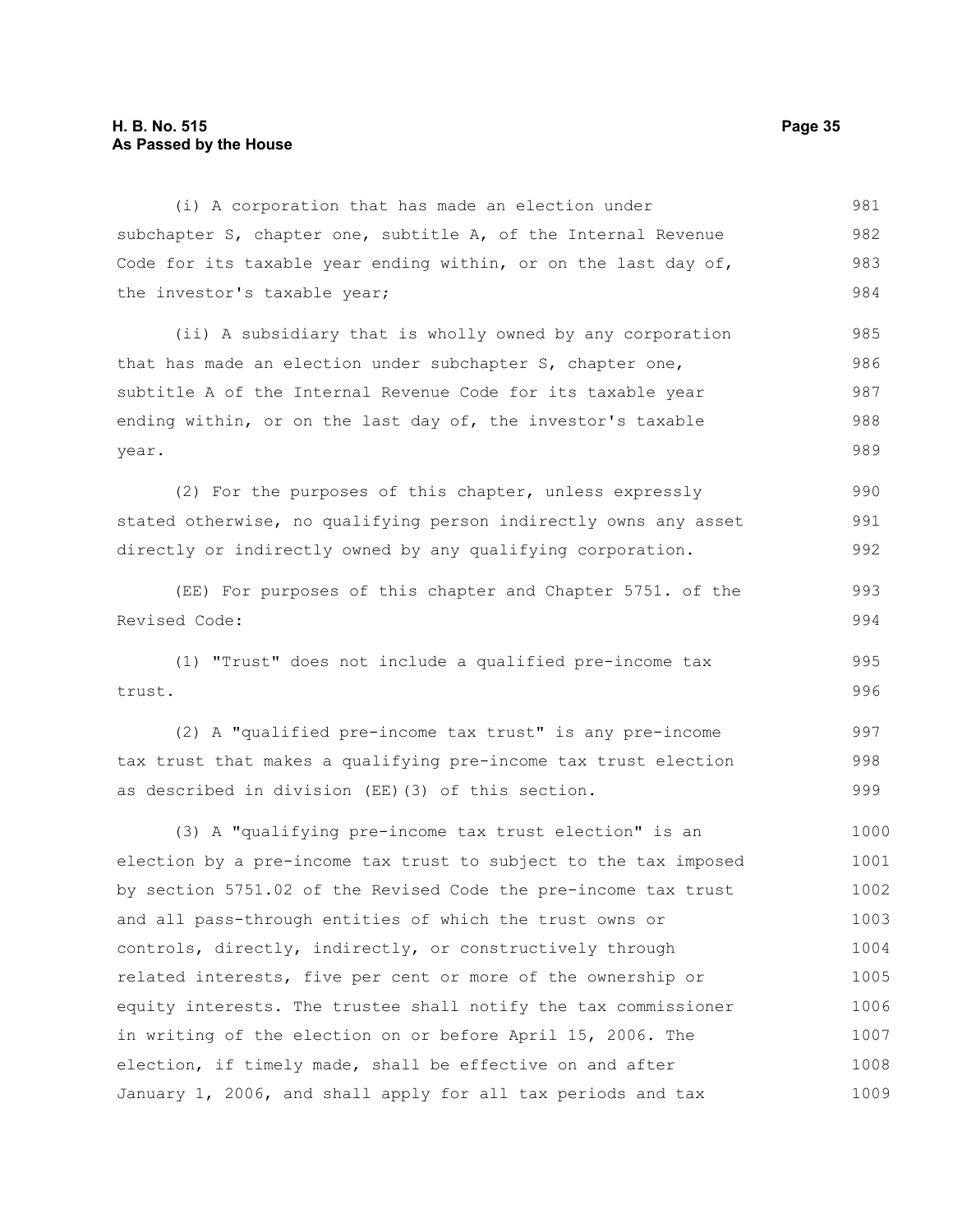| years until revoked by the trustee of the trust.                 | 1010 |
|------------------------------------------------------------------|------|
| (4) A "pre-income tax trust" is a trust that satisfies all       | 1011 |
| of the following requirements:                                   | 1012 |
| (a) The document or instrument creating the trust was            | 1013 |
| executed by the grantor before January 1, 1972;                  | 1014 |
| (b) The trust became irrevocable upon the creation of the        | 1015 |
| trust; and                                                       | 1016 |
| (c) The grantor was domiciled in this state at the time          | 1017 |
| the trust was created.                                           | 1018 |
| (FF) "Uniformed services" has the same meaning as in 10          | 1019 |
| U.S.C. 101.                                                      | 1020 |
| (GG) "Taxable business income" means the amount by which         | 1021 |
| an individual's business income that is included in federal      | 1022 |
| adjusted gross income exceeds the amount of business income the  | 1023 |
| individual is authorized to deduct under division (A) (28) of    | 1024 |
| this section for the taxable year.                               | 1025 |
| (HH) "Employer" does not include a franchisor with respect       | 1026 |
| to the franchisor's relationship with a franchisee or an         | 1027 |
| employee of a franchisee, unless the franchisor agrees to assume | 1028 |
| that role in writing or a court of competent jurisdiction        | 1029 |
| determines that the franchisor exercises a type or degree of     | 1030 |
| control over the franchisee or the franchisee's employees that   | 1031 |
| is not customarily exercised by a franchisor for the purpose of  | 1032 |
| protecting the franchisor's trademark, brand, or both. For       | 1033 |
| purposes of this division, "franchisor" and "franchisee" have    | 1034 |
| the same meanings as in 16 C.F.R. 436.1.                         | 1035 |
| "Modified adjusted gross income" means Ohio adjusted<br>(II)     | 1036 |

gross income plus any amount deducted under divisions (A)(28)